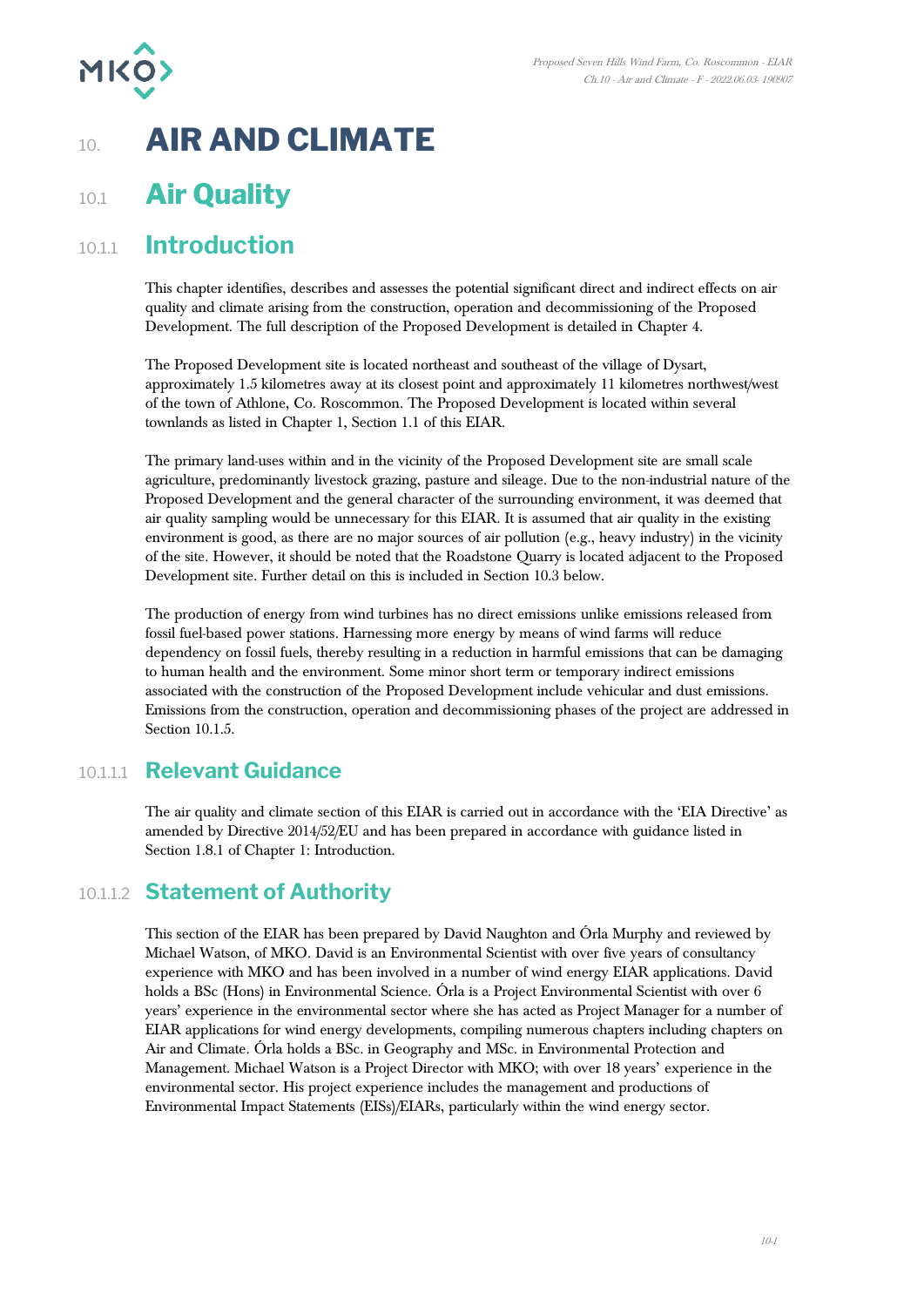# 10.1.2 **Air Quality Standards**

**MKO** 

In 1996, the Air Quality Framework Directive (96/62/EC) was published. This Directive was transposed into Irish law by the Environmental Protection Agency Act 1992 (Ambient Air Quality Assessment and Management) Regulations 1999. The Directive was followed by four Daughter Directives, which set out limit values for specific pollutants:

- The first Daughter Directive (1999/30/EC) addresses sulphur dioxide, oxides of nitrogen, particulate matter and lead.
- The second Daughter Directive (2000/69/EC) addresses carbon monoxide and benzene. The first two Daughter Directives were transposed into Irish law by the Air Quality Standards Regulations 2002 (SI No. 271 of 2002).
- The third Daughter Directive, Council Directive (2002/3/EC) relating to ozone was published in 2002 and was transposed into Irish law by the Ozone in Ambient Air Regulations 2004 (SI No. 53 of 2004).
- The fourth Daughter Directive, published in 2007, relates to polyaromatic hydrocarbons (PAHs), arsenic, nickel, cadmium and mercury in ambient air and was transposed into Irish law by the Arsenic, Cadmium, Mercury, Nickel and Polycyclic Aromatic Hydrocarbons in Ambient Air Regulations, 2009 (S.I. No. 58 of 2009).

The Air Quality Framework Directive and the first three Daughter Directives have been replaced by the Clean Air for Europe (CAFE) Directive (Directive 2008/50/EC on ambient air quality) (as amended by Directive EU 2015/1480), which encompasses the following elements:

- The merging of most of the existing legislation into a single Directive (except for the Fourth Daughter Directive) with no change to existing air quality objectives.
- New air quality objectives for PM2.5 (fine particles) including the limit value and exposure concentration reduction target.
- The possibility to discount natural sources of pollution when assessing compliance against limit values.
- The possibility for time extensions of three years (for particulate matter PM<sub>10</sub>) or up to five years (nitrogen dioxide, benzene) for complying with limit values, based on conditions and the assessment by the European Commission.

[Table 10-1](#page-2-0) below sets out the limit values of the CAFE Directive, as derived from the Air Quality Framework Daughter Directives. Limit values are presented in micrograms per cubic metre ( $\mu$ g/m<sup>3</sup>) and parts per billion (ppb). The notation PM<sup>10</sup> is used to describe particulate matter or particles of ten micrometres or less in aerodynamic diameter. PM2.5 represents particles measuring less than 2.5 micrometres in aerodynamic diameter.

The CAFE Directive was transposed into Irish legislation by the Air Quality Standards Regulations 2011 (S.I. No. 180 of 2011) as amended by the Air Quality Standards (Amendments) and Arsenic, Cadmium, Mercury, Nickel and Polycyclic Aromatic Hydrocarbons in Ambient Air Regulations, 2016 (S.I. 659 2016). These Regulations supersede the Air Quality Standards Regulations 2002 (S.I. No. 271 of 2002), the Ozone in Ambient Air Regulations 2004 (S.I. No. 53 of 2004) and the Ambient Air Quality Assessment and Management Regulations 1999 (S.I. No. 33 of 1999).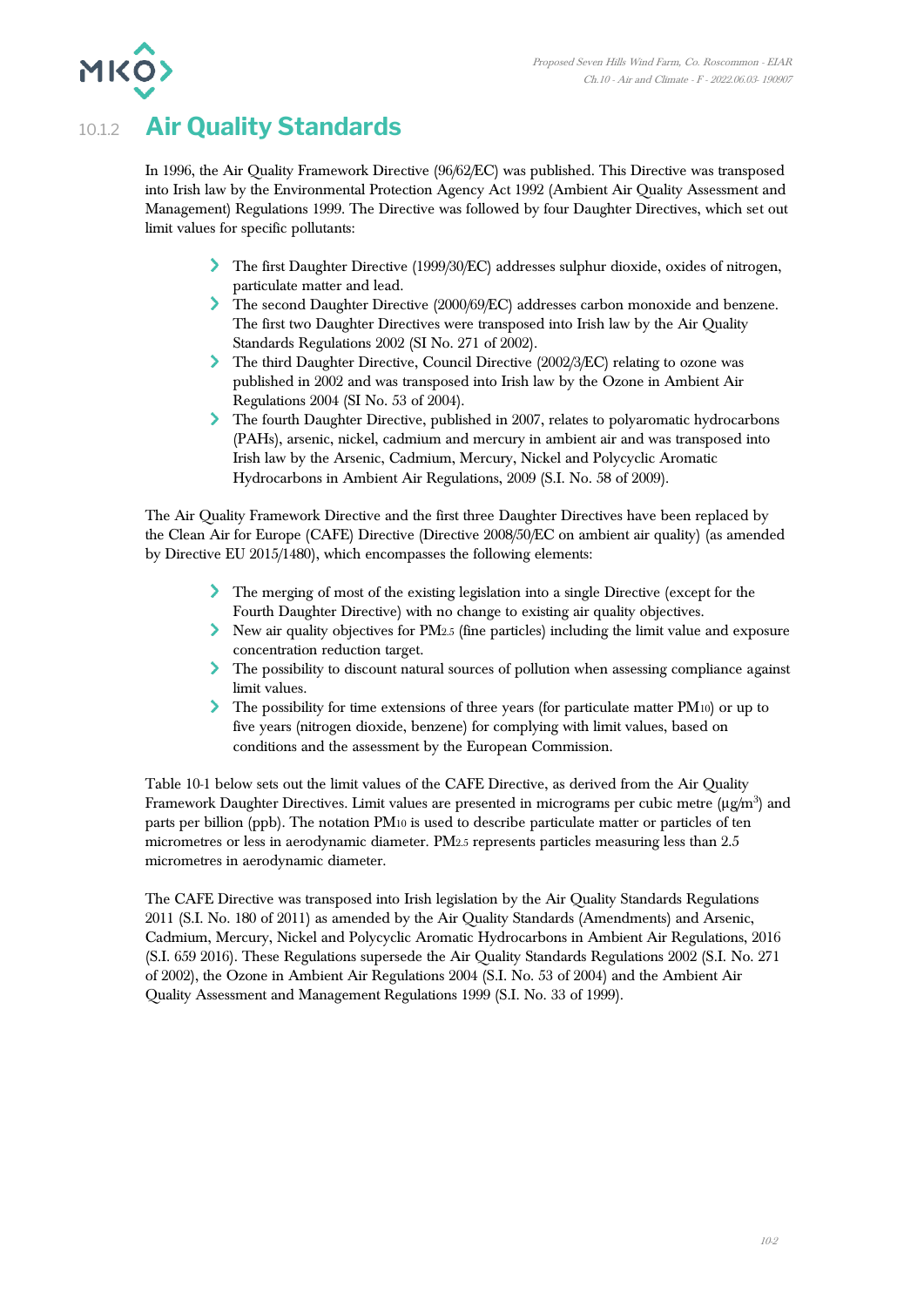

<span id="page-2-0"></span>

| Table 10-1 Limit values of Directive 2008/50/EC, 1999/30/EC and 2000/69/EC (Source: https://www.epa.ie/air/quality/standards/) |                                                                                 |                            |                                    |                             |                                                                         |                           |
|--------------------------------------------------------------------------------------------------------------------------------|---------------------------------------------------------------------------------|----------------------------|------------------------------------|-----------------------------|-------------------------------------------------------------------------|---------------------------|
| Pollutant                                                                                                                      | <b>Limit Value</b><br>Objective                                                 | <b>Averaging</b><br>Period | <b>Limit Value</b><br>$(\mu g/m3)$ | <b>Limit Value</b><br>(ppb) | <b>Basis</b> of<br><b>Application</b><br>of Limit<br>Value              | <b>Attainment</b><br>Date |
| Sulphur<br>dioxide<br>(SO <sub>2</sub> )                                                                                       | Protection<br>of Human<br>Health                                                | 1 hour                     | 350                                | 132                         | Not to be<br>exceeded<br>more than<br>24 times in<br>a calendar<br>year | 1st Jan 2005              |
| Sulphur<br>dioxide<br>(SO <sub>2</sub> )                                                                                       | Protection<br>of human<br>health                                                | 24 hours                   | 125                                | 47                          | Not to be<br>exceeded<br>more than<br>3 times in a<br>calendar<br>year  | 1st Jan 2005              |
| Sulphur<br>dioxide<br>(SO <sub>2</sub> )                                                                                       | Upper<br>assessment<br>threshold<br>for the<br>protection<br>of Human<br>Health | 24 hours                   | 75                                 | 28                          | Not to be<br>exceeded<br>more than<br>3 times in a<br>calendar<br>year  | 1st Jan 2005              |
| Sulphur<br>dioxide<br>(SO <sub>2</sub> )                                                                                       | Lower<br>assessment<br>threshold<br>for the<br>protection<br>of human<br>health | 24 hours                   | 50                                 | 19                          | Not to be<br>exceeded<br>more than<br>3 times in a<br>calendar<br>year  | 1st Jan 2005              |
| Sulphur<br>dioxide<br>(SO <sub>2</sub> )                                                                                       | Protection<br>of<br>vegetation                                                  | Calendar<br>year           | 20                                 | 7.5                         | Annual<br>mean                                                          | 19th Jul<br>2001          |
| Sulphur<br>dioxide<br>(SO <sub>2</sub> )                                                                                       | Protection<br>of<br>vegetation                                                  | 1st Oct to<br>31st Mar     | 20                                 | $7.5\,$                     | Winter<br>mean                                                          | 19th Jul<br>2001          |
| Nitrogen<br>dioxide<br>(NO <sub>2</sub> )                                                                                      | Protection<br>of human<br>health                                                | 1 hour                     | 200                                | 105                         | Not to be<br>exceeded<br>more than<br>18 times in<br>a calendar<br>year | 1st Jan 2010              |
| Nitrogen<br>dioxide<br>(NO <sub>2</sub> )                                                                                      | Protection<br>of human<br>health                                                | Calendar<br>year           | 40                                 | 21                          | Annual<br>mean                                                          | 1st Jan 2010              |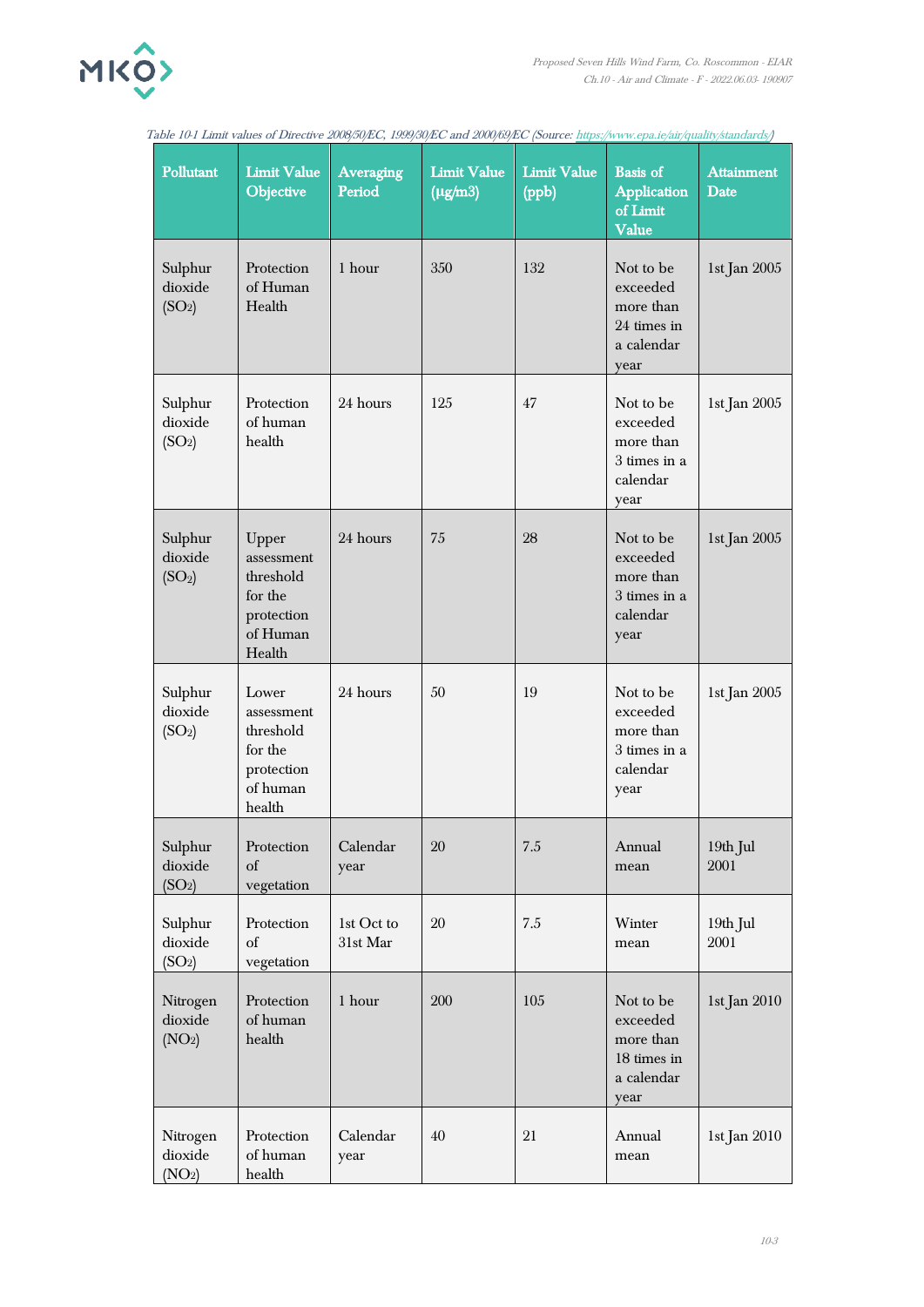| ▰              |
|----------------|
| <b>MKO&gt;</b> |
|                |

| Pollutant                                                                     | <b>Limit Value</b><br>Objective                                                 | <b>Averaging</b><br>Period | <b>Limit Value</b><br>$\overline{(\mu g/m3)}$ | <b>Limit Value</b><br>(ppb) | <b>Basis</b> of<br><b>Application</b><br>of Limit<br>Value              | <b>Attainment</b><br>Date                                                   |
|-------------------------------------------------------------------------------|---------------------------------------------------------------------------------|----------------------------|-----------------------------------------------|-----------------------------|-------------------------------------------------------------------------|-----------------------------------------------------------------------------|
| Nitrogen<br>dioxide<br>(NO <sub>2</sub> )                                     | Upper<br>assessment<br>threshold<br>for the<br>protection<br>of human<br>health | 1 hour                     | 140                                           | 73                          | Not to be<br>exceeded<br>more than<br>18 times in<br>a calendar<br>year | 1st Jan 2010                                                                |
| Nitrogen<br>dioxide<br>(NO <sub>2</sub> )                                     | Lower<br>assessment<br>threshold<br>for the<br>protection<br>of human<br>health | 1 hour                     | 100                                           | 52                          | Not to be<br>exceeded<br>more than<br>18 times in<br>a calendar<br>year | 1st Jan 2010                                                                |
| Nitrogen<br>monoxide<br>(NO) and<br>nitrogen<br>dioxide<br>(NO <sub>2</sub> ) | Protection<br>of<br>ecosystems                                                  | Calendar<br>year           | 30                                            | 16                          | Annual<br>mean                                                          | 19th Jul<br>2001                                                            |
| Particulate<br>matter 10<br>$(PM_{10})$                                       | Protection<br>of human<br>health                                                | 24 hours                   | 50                                            | $\overline{\phantom{a}}$    | Not to be<br>exceeded<br>more than<br>35 times in<br>a calendar<br>year | 1st Jan 2005                                                                |
| Particulate<br>matter 10<br>$(PM_{10})$                                       | Upper<br>assessment<br>threshold<br>for the<br>protection<br>of human<br>health | 24 hours                   | $35\,$                                        |                             | Not to be<br>exceeded<br>more than<br>35 times in<br>a calendar<br>year | Based on<br>the<br>indicative<br>limit values<br>for $1$<br>January<br>2010 |
| Particulate<br>matter 10<br>$(PM_{10})$                                       | Lower<br>assessment<br>threshold<br>for the<br>protection<br>of human<br>health | 24 hours                   | 25                                            |                             | Not to be<br>exceeded<br>more than<br>35 times in<br>a calendar<br>year | Based on<br>the<br>indicative<br>limit values<br>for $1$<br>January<br>2010 |
| Particulate<br>matter 2.5<br>(PM2.5)                                          | Protection<br>of human<br>health                                                | Calendar<br>year           | 40                                            |                             | Annual<br>mean                                                          | 1st Jan 2005                                                                |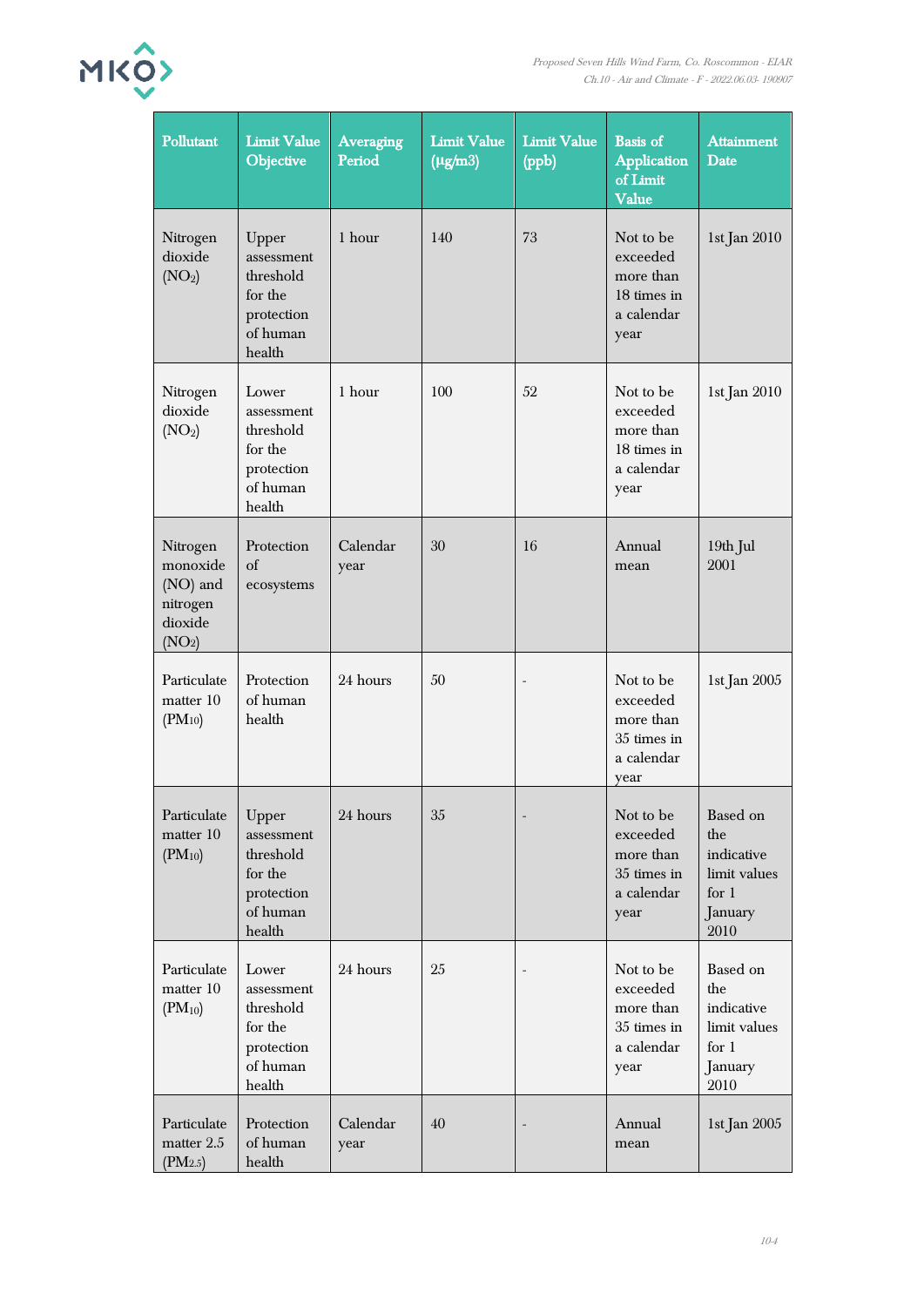

| Pollutant                                         | <b>Limit Value</b><br>Objective  | <b>Averaging</b><br>Period | <b>Limit Value</b><br>$(\mu g/m3)$ | <b>Limit Value</b><br>(ppb) | <b>Basis</b> of<br><b>Application</b><br>of Limit<br>Value | <b>Attainment</b><br>Date |
|---------------------------------------------------|----------------------------------|----------------------------|------------------------------------|-----------------------------|------------------------------------------------------------|---------------------------|
| Particulate<br>matter $2.5$<br>(PM2.5)<br>Stage 1 | Protection<br>of human<br>health | Calendar<br>year           | 25                                 | $\overline{\phantom{a}}$    | Annual<br>mean                                             | 1st Jan 2015              |
| Particulate<br>matter 2.5<br>(PM2.5)<br>Stage 2   | Protection<br>of human<br>health | Calendar<br>year           | 20                                 |                             | Annual<br>mean                                             | 1st Jan 2020              |
| Lead $(Pb)$                                       | Protection<br>of human<br>health | Calendar<br>year           | 0.5                                |                             | Annual<br>mean                                             | 1st Jan 2005              |
| Carbon<br>Monoxide<br>(CO)                        | Protection<br>of human<br>health | 8 hours                    | 10,000                             | 8,620                       |                                                            | 1st Jan 2005              |
| Benzene<br>$(C_6H_6)$                             | Protection<br>of human<br>health | Calendar<br>Year           | $\overline{5}$                     | 1.5                         | $\overline{\phantom{a}}$                                   | 1st Jan 2010              |

\* AOT40 is a measure of the overall exposure of plants to ozone. It is the sum of the differences between hourly ozone concentration and 40 ppb for each hour when the concentration exceeds 40 ppb during a relevant growing season, e.g. for forest and crops.

The Ozone Daughter Directive 2002/3/EC is different from the other Daughter Directives in that it sets target values and long-term objectives for ozone rather than limit values. Table 10-2 presents the limit and target values for ozone.

| Objective                     | Parameter                                                   | <b>Target Value for 2010</b>                                                                                   | <b>Target Value for 2020</b>    |
|-------------------------------|-------------------------------------------------------------|----------------------------------------------------------------------------------------------------------------|---------------------------------|
| Protection of human<br>health | Maximum daily 8-hour<br>mean                                | 120 mg/m <sup>3</sup> not to be<br>exceeded more than<br>25 days per calendar<br>year averaged over 3<br>years | $120 \text{ mg/m}^3$            |
| Protection of<br>vegetation   | AOT40* calculated<br>from 1-hour values<br>from May to July | $18,000 \text{ mg/m}^3\text{h}$<br>averaged over 5 years                                                       | $6,000 \text{ mg/m}^3\text{.h}$ |
| Information<br>Threshold      | 1-hour average                                              | 180 mg/m <sup>3</sup>                                                                                          |                                 |
| Alert Threshold               | 1-hour average                                              | $240 \text{ mg/m}^3$                                                                                           |                                 |

Table 10-2 Target values for Ozone Defined in Directive 2008/50/EC

\*The sum of the differences between hourly ozone concentration and 40 ppb for each hour when the concentration exceeds 40 ppb during a relevant growing season, e.g. for forest and crops.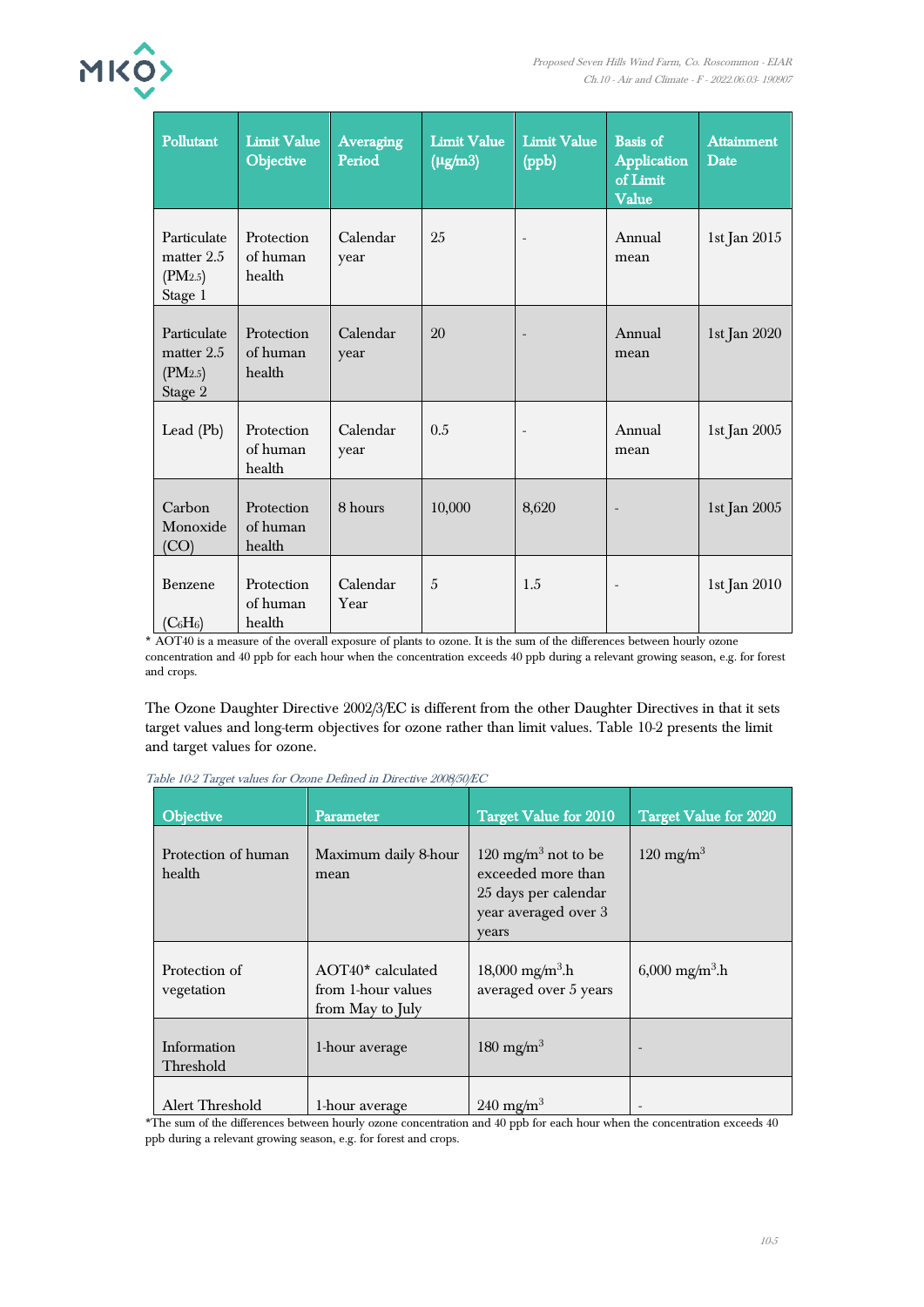

# 10.1.2.1 **Air Quality and Health**

The EPA report '*Air Quality in Ireland 2020*<sup>1</sup> noted that in Ireland, the premature deaths attributable to poor air quality are estimated at 1,300 people. A more recent European Environmental Agency (EEA) Report, 'Air Quality in Europe – <sup>2021</sup> Report' highlights the negative effects of air pollution on human health. The report assessed that poor air quality accounted for premature deaths of approximately 307,000 people in Europe in 2019, with regards to deaths relating to PM2.5. The estimated impacts on the population in Europe of exposure to NO<sup>2</sup> and O<sup>3</sup> concentrations in 2019 were around 40,400 and 16,800 premature deaths, respectively. From this, 1,300 Irish deaths were attributable to fine particulate matter (PM2.5), 30 Irish deaths were attributable to nitrogen oxides (NO2) and 50 Irish deaths were attributable to Ozone (O3) (Source: Air Quality in Europe – 2021 Report', EEA, 2021). These emissions, along with others including sulphur oxides (SO2) are produced during fossil fuel-based electricity generation in various amounts, depending on the fuel and technology used.

Whilst there is the potential of such emissions, and also dust emissions to be generated from the site during the construction and operation phases, a number of mitigation measures will be implemented at this site to reduce the impact from dust and vehicle emissions, which are discussed in Section 10.1.5.2 below.

# 10.1.3 **Air Quality Zones**

The Environmental Protection Agency (EPA) has designated four Air Quality Zones for Ireland:

- Zone A: Dublin City and environs
- Zone B: Cork City and environs
- Zone C: 16 urban areas with population greater than 15,000
- > Zone D: Remainder of the country.

These zones were defined to meet the criteria for air quality monitoring, assessment and management described in the Framework Directive and Daughter Directives. The site of the Proposed Development lies within Zone D, which represents rural areas located away from large population centres.

# 10.1.4 **Existing Air Quality**

The air quality in the vicinity of the Proposed Development site is typical of that of rural areas in the East of Ireland, i.e., Zone D. The EPA publishes Air Monitoring Station Reports for monitoring locations in all four Air Quality Zones. The most recent report on air quality in Ireland, 'Air Quality in Ireland  $2020^{\prime2}$  was published by the EPA in  $2021$ . The EPA reports provide  $\text{SO}_2$ ,  $\text{PM}_{10}$ ,  $\text{NO}_2$  and  $\text{O}_3$ concentrations for areas in Zone D. Values for each of these elements recorded within the Zone D monitoring stations listed in the report, have been averaged to give representative values for Zone D. Similar measurement values for all air quality parameters would be expected for the Proposed Development site as it lies in a rural location, within Zone D.

## 10.1.4.1 **Sulphur Dioxide (SO2)**

The EPA Air Quality in Ireland 2020 summary tables provide statistics for hourly sulphur dioxide concentrations for four Zone D monitoring stations under Table A5 of the EPA report, namely, Cork Harbour, Kilkitt, Askeaton and Letterkenny. The average sulphur dioxide statistics across each of the four monitoring stations listed in Zone D from the 2020 summary tables is presented in [Table 10-3.](#page-6-0)

2020.pdf 2 EPA (2021). Air Quality in Ireland 2020 – Summary Data Tables

<sup>1</sup> EPA (2021). Air Quality in Ireland 2020, https://www.epa.ie/publications/monitoring--assessment/air/Air-Quality-in-Ireland-

https://www.epa.ie/publications/monitoring-assessment/air/Summary-Data-Tables-2020.pdf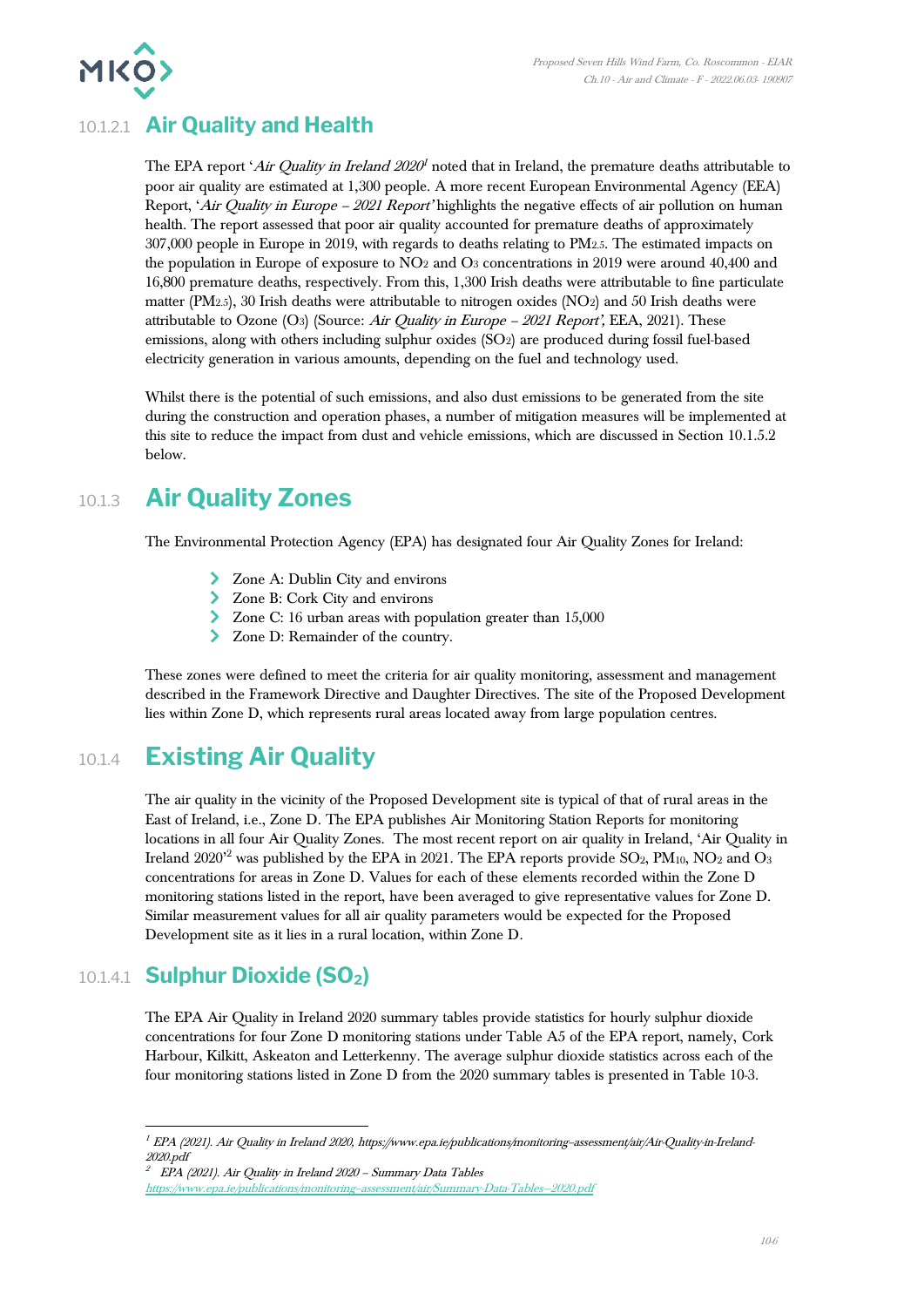

<span id="page-6-0"></span>Table 10-3 Average Sulphur Dioxide Data for Zone D Sites in 2020

| Parameter             | Measurement    |
|-----------------------|----------------|
|                       |                |
| Annual Mean           | 4.15           |
| Hourly values $> 350$ | 0.5            |
|                       |                |
| Hourly max            | 135.18         |
|                       |                |
| Daily values $> 125$  | $\overline{0}$ |
|                       |                |
| Daily max             | 25.55          |

Neither the upper assessment threshold of 350  $\mu$ g/m<sup>3</sup>, nor the lower threshold of 125  $\mu$ g/m<sup>3</sup> was exceeded during the 2020 calendar year. During the monitoring period there were no exceedances of the daily limit values (125 µg/m $^3$ ) or hourly limit values (350 µg/m $^3$ ) for the protection of human health as set out in the CAFE Directive Limit Values (See Table 10-1 above). As can observed from Table 10- 3 the average maximum hourly value recorded during the assessment period was  $135.18 \mu g/m^3$  while the maximum daily value was  $25.55 \text{ }\mu\text{g/m}^3$ . It would be expected that  $\text{SO}_2$  values at the Proposed Development site would be similar or lower than those recorded for the Zone D sites above.

## 10.1.4.2 **Particulate Matter (PM10)**

Sources of particulate matter include vehicle exhaust emissions, soil and road surfaces, construction works and industrial emissions. The EPA Air Quality in Ireland 2020 summary tables provide annual mean PM<sup>10</sup> concentration for twelve Zone D monitoring stations under Table A11 of the EPA report, namely, Tipperary Town, Carrick-on-Shannon, Enniscorthy, Birr, Askeaton, Macroom, Castlebar, Cobh, Claremorris, Kilkitt, Cavan and Roscommon Town. The average Particulate matter (PM10) statistics across each of the twelve monitoring stations listed in Zone D from the 2020 summary tables is presented in [Table 10-4.](#page-6-1)

| Measurement (ug/m <sup>3</sup> ) |
|----------------------------------|
| 11.17                            |
|                                  |
| 75                               |
| 5 exceedances (Macroom)          |
| 46.5                             |
|                                  |

<span id="page-6-1"></span>Table 10-4 Average Particulate Matter (PM10) Data for Zone D Sites in 2020

Notes: <sup>1-</sup> PM<sub>10</sub> daily limit for the protection of human health: No more than 35 days >50 µg/m<sup>3</sup>

The daily limit of 50  $\mu$ g/m<sup>3</sup> for the protection of human health was not exceeded when examining the average Daily Max Values for all Zone D monitoring station listed in Table A11 EPA Air Quality in Ireland 2020 summary tables  $46.5 \,\mu\text{g/m}^3$ ). The CAFE Directive stipulates that this assessment threshold of 50  $\mu$ g/m<sup>3</sup> should not be exceeded more than 35 times in a calendar year. While there was a maximum of 5 exceedances at the Macroom monitoring station in Cork, this is still below the limit value of 35 times during a calendar year. It would be expected that  $PM_{10}$  values at the Proposed Development site would be similar or lower than those recorded for the Zone D sites above due to a more rural location.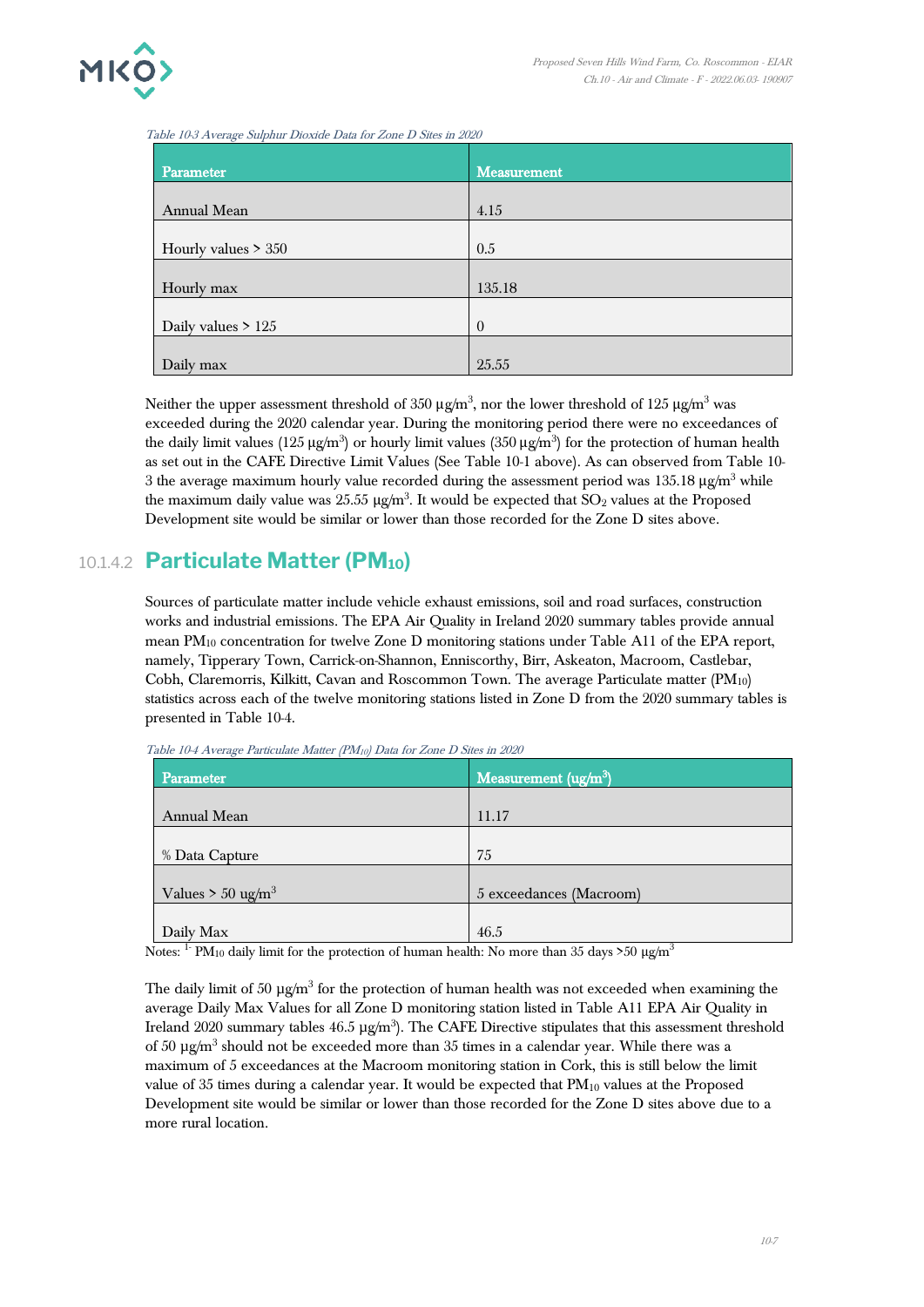

# 10.1.4.3 **Nitrogen Dioxide (NO2)**

The EPA Air Quality in Ireland 2020 summary tables provide statistics for hourly nitrogen dioxide concentrations for five Zone D monitoring stations under Table A2 of the EPA report, namely, Emo Court, Birr, Castlebar, Carrick-on-Shannon and Kilkitt. The average Nitrogen Dioxide (NO<sub>2</sub>) statistics across each of the five monitoring stations listed in Zone D from the 2020 summary tables is presented in in 2020 is presented in [Table 10-5](#page-7-0) below.

| Parameter            | Measurement ( $\mu$ g/m <sup>3</sup> ) |
|----------------------|----------------------------------------|
| Annual Mean          | 7.6                                    |
| $NO2$ Values >200    | $\theta$                               |
| Values $> 140$ (UAT) | $\overline{0}$                         |
| Values $>100$ (LAT)  | $\theta$                               |
| Hourly Max.          | 54                                     |

<span id="page-7-0"></span>Table 10-5 Average Nitrogen Dioxide Data for Zone D Sites in 2020

The annual  $NO<sub>2</sub>$  value was below the annual mean limit value for the protection of human health of 40  $\mu$ g/m $^3$ . Furthermore, upper assessment threshold of 140  $\mu$ g/m $^3$ , nor the lower threshold of 100  $\mu$ g/m $^3$ were exceeded during the monitoring period. The CAFE Directive stipulates that these thresholds should not be exceeded more than 18 times in a calendar year. The average hourly maximum  $NO<sub>2</sub>$ value of 54  $\mu$ g/m<sup>3</sup> measured during the monitoring period was below the hourly max threshold of 200  $\mu$ g/m<sup>3</sup>. It would be expected that NO<sub>2</sub> values at the Proposed Development site would be similar or lower than those recorded for the Zone D sites above.

# 10.1.4.4 **Carbon Monoxide (CO)**

The EPA Air Quality in Ireland 2020 summary tables provide statistics for rolling 8‐hour carbon monoxide concentrations for only one Zone D site, namely Birr air monitoring station, under Table A6 of the EPA report. Carbon Monoxide data from Birr Monitoring Station (Zone D) in 2020 is presented in [Table 10-6](#page-7-1) below.

| Parameter      | Measurement          |
|----------------|----------------------|
|                |                      |
| Annual Mean    | $0.4 \text{ mg/m}^3$ |
|                |                      |
| Median         | $0.4 \text{ mg/m}^3$ |
|                |                      |
| % Data Capture | 4.2%                 |
|                |                      |
| Values $> 10$  | $\theta$             |
|                |                      |
| Max            | $1.2 \text{ mg/m}^3$ |

<span id="page-7-1"></span>Table 10-6 Carbon Monoxide Data for Birr - Zone D Site in 2020

The average concentration of carbon monoxide was  $0.4 \text{ mg/m}^3$ . The carbon monoxide limit value for the protection of human health is 10,000  $\mu$ g/m<sup>3</sup> (or 10mg/m<sup>3</sup>). On no occasions were values in excess of the 10 mg limit value set out in Directives 2000/69/EC or 2008/69/EC. It would be expected that Carbon Monoxide values at the Proposed Development site would be similar or lower than those at Birr, due to a more rural location.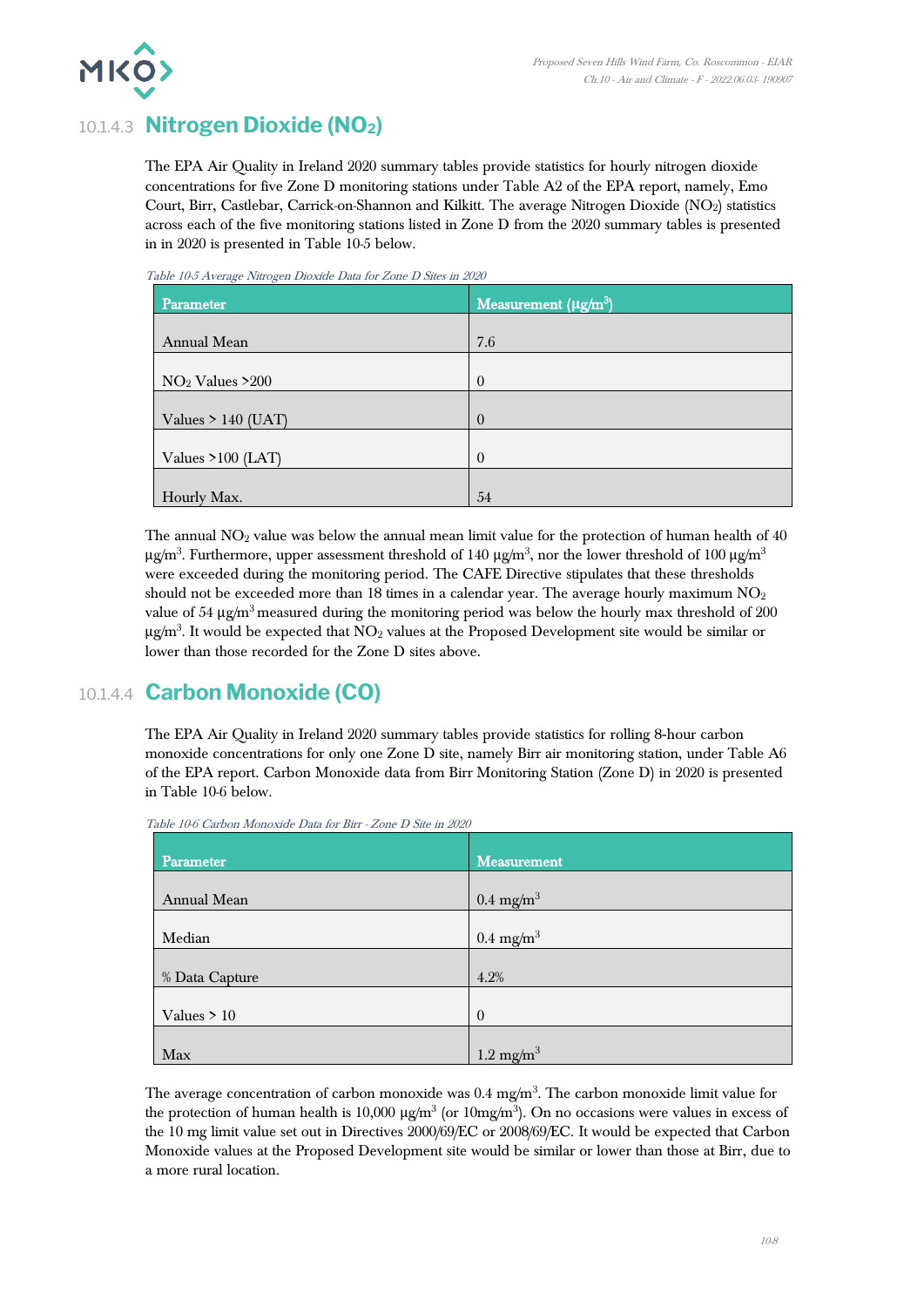

# 10.1.4.5 **Ozone (O3)**

The EPA Air Quality in Ireland 2020 summary tables provide statistics for rolling 8‐hour ozone concentrations for seven Zone D monitoring stations under Table A7 of the EPA report, namely, Emo Court, Kilkitt, Carnsore Point, Mace Head, Castlebar, Valentia and Malin Head. The average Ozone (O3) statistics across each of the seven monitoring stations listed in Zone D from the 2020 summary tables is presented in [Table 10-7](#page-8-0) below.

<span id="page-8-0"></span>Table 10-7 Average Ozone Data for Zone D Sites in 2020

| Parameter            | Measurement    |
|----------------------|----------------|
| Annual Mean          | $62 \mu g/m^3$ |
| Median               | $63 \mu g/m^3$ |
| % Data Capture       | 98%            |
| No. of days $> 1800$ | $0$ days       |

There were no exceedances of the maximum daily eight-hour mean limit of 120  $\mu$ g/m $^3$ . The legislation stipulates that this limit should not be exceeded on more than 25 days. It would be expected that ozone values at the Proposed Development site would be similar to those recorded for the Zone D sites above.

## 10.1.4.6 **Dust**

There are no statutory limits for dust deposition in Ireland. However, EPA guidance suggests that a deposition of 10 mg/m<sup>2</sup>/hour can generally be considered as posing a soiling nuisance. This equates to 240 mg/m $^2$ /day. The EPA recommends a maximum daily deposition level of 350 mg/m $^2$ /day when measured according to the TA Luft Standard 2002.

The extent of dust generation at any site depends on the type of activity undertaken, the location, the nature of the dust, i.e., soil, sand, etc., and the weather. In addition, dust dispersion is influenced by external factors such as wind speed and direction and/or, periods of dry weather. Dust has the potential to be generated during the construction phase of the Proposed Development from on-site activities such as excavation and backfilling. Construction traffic movements also have the potential to generate dust as they travel along the haul route.

The potential dust-related effects on local air quality and the relevant associated mitigation measures are presented in Sections 10.1.5.2.2 and 10.1.5.3.2 below.

# 10.1.5 **Likely Significant Effects and Associated Mitigation Measures**

# 10.1.5.1 **'Do-Nothing' Effect**

If the Proposed Development were not to proceed, no changes would be made to the current land-use practice of small-scale agriculture. In doing so, the environmental effects in terms of emissions are likely to be neutral. However, the opportunity to further reduce emissions of carbon dioxide, oxides of nitrogen  $(NO_x)$ , and sulphur dioxide  $(SO_2)$  to the atmosphere would be lost resulting in a continued dependence on electricity derived from fossil fuels, such as coal, oil and gas-fired power stations, rather than renewable energy sources such as the Proposed Development. This will result in an indirect negative impact on air quality nationally, regionally and locally. As detailed in Chapter 1, if the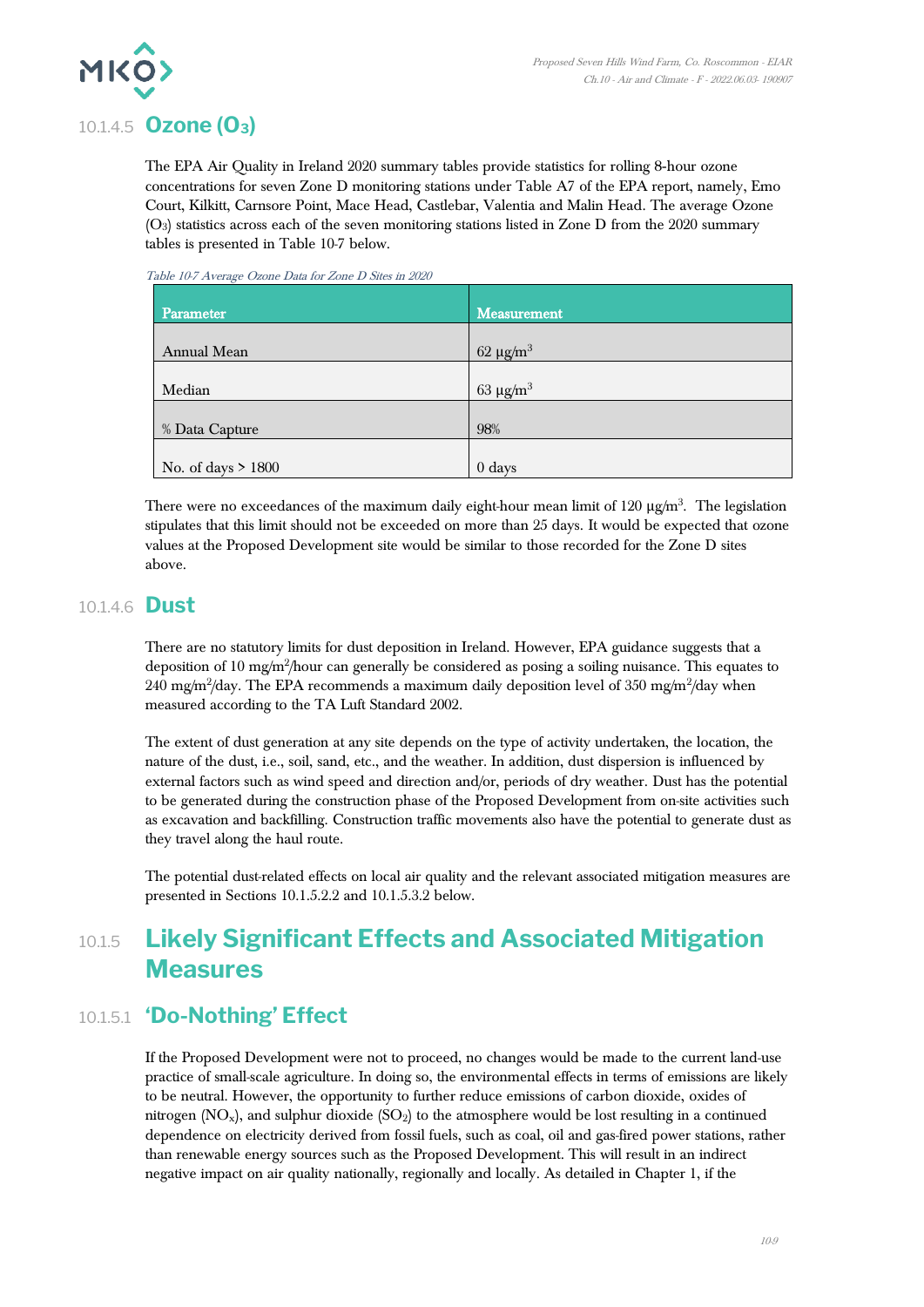

Proposed Development where to receive a grant of permission, the development would double the current capacity in the county and contribute to County Roscommon's renewable energy targets.

# 10.1.5.2 **Construction Phase**

#### 10.1.5.2.1*Exhaust Emissions*

#### Turbines and Other Infrastructure

The construction of turbine bases and hardstands, anemometry mast, site roads and other onsite infrastructure (as outlined in Chapter 4 of this EIAR) will require the operation of construction vehicles and plant on site. Exhaust emissions associated with vehicles and plant will arise as a result of construction activities. This potential effect will not be significant and will be restricted to the duration of the construction phase and localised to works locations. Therefore, this is considered a short-term slight negative impact. Mitigation measures to reduce this impact are presented below.

#### Overburden Storage Areas

The proposed overburden storage areas will also require the use of construction machinery and plant to transport material to these areas, thereby giving rise to exhaust emissions. This is also a short-term slight negative impact, which will be reduced through use of the best practice mitigation measures as presented below.

#### Substation and Grid Connection

The construction of the proposed onsite substation and the underground Grid Connection cable route to the existing Athlone 110kV substation in Monksland, Athlone, will require the use of construction machinery, thereby giving rise to exhaust emissions. This is a short-term slight negative impact, which will be reduced through use of the best practice mitigation measures as presented below.

#### Transport to Site

The transport of turbines and construction materials to the site, which will occur on specified routes only (see Section 4.4 in Chapter 4 of this EIAR), will also give rise to exhaust emissions associated with the transport vehicles. This constitutes a slight negative impact in terms of air quality. Mitigation measures in relation to exhaust emissions are presented below.

#### Waste Disposal

Construction waste will arise on the project mainly from excavation and unavoidable construction waste including material surpluses and damaged materials and packaging waste. Waste management will be carried out in accordance with Best Practice Guidelines on the Preparation of Waste Management Plans for Construction & Demolition Projects  $(2006)$  produced by the Department of Environment, Community and Local Government (DoECLGs). The expected waste volumes generated on site are unlikely to be large enough to warrant source segregation at the Proposed Development site. Therefore, all wastes streams generated on site will be deposited into a single waste skip which will be covered. This waste material will be transferred to a licensed /permitted Materials Recovery Facility (MRF) by a fully licensed waste contractor where the waste will be sorted into individual waste streams for recycling, recovery or disposal. The facility will be local to the Proposed Development site to reduce the amount of emissions associated with vehicle movements.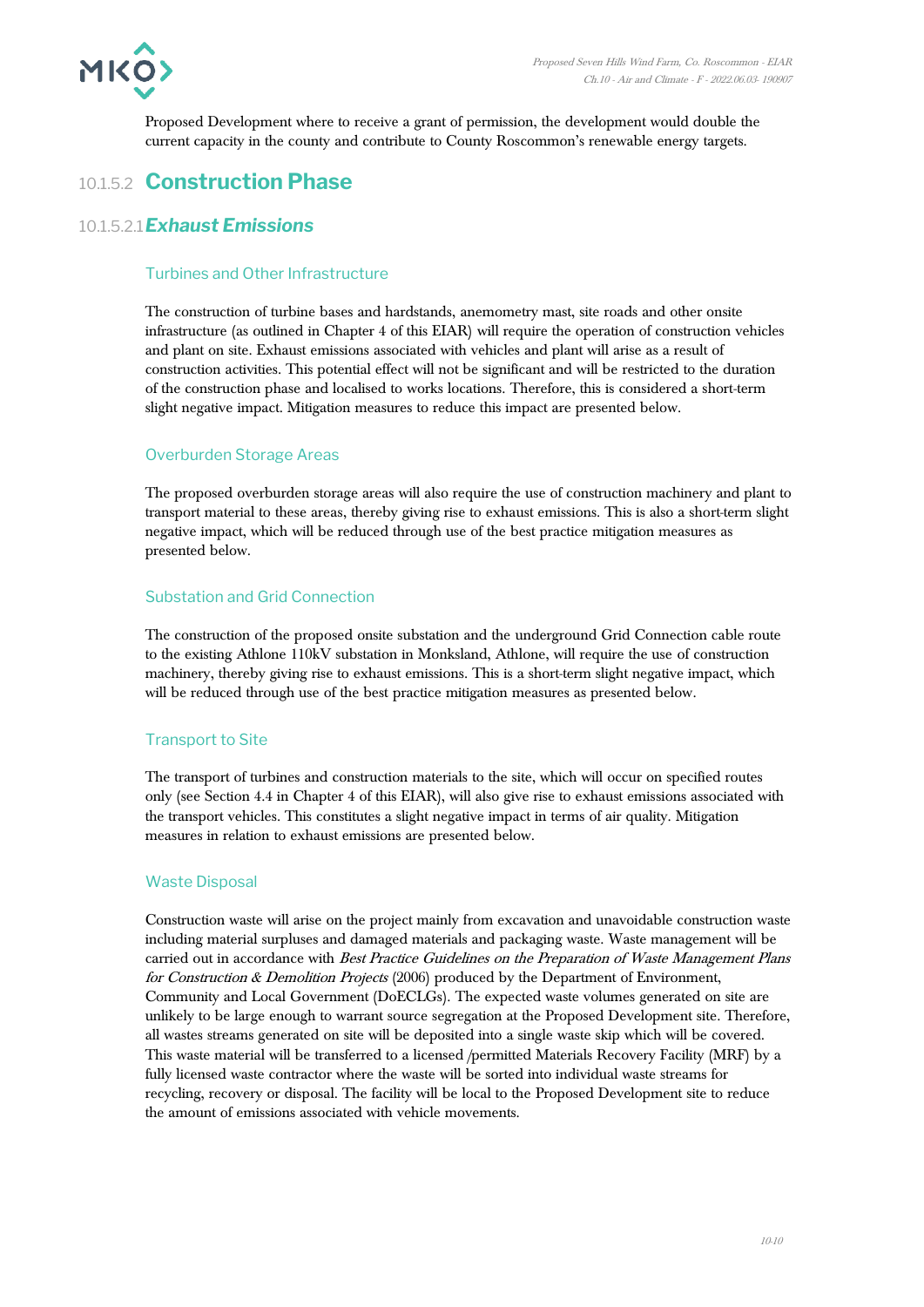

- All construction vehicles and plant will be maintained in good operational order while onsite, thereby minimising any emissions that arise.
- Machinery will be switched off when not in use.
- Turbines and construction materials will be transported to the site on specified routes only, unless otherwise agreed with the Planning Authority.
- The majority of aggregate materials for the construction of the Proposed Development will be obtained from quarries or batching plants which are local to the Proposed Development. This will significantly reduce the distance for delivery vehicles to travel in accessing the site, thereby reducing the amount of emissions associated with vehicle movements.
- Users of the site will be required to ensure that all plant and vehicles are suitably maintained to ensure that emissions of engine generated pollutants is kept to a minimum.
- The MRF facility will be local to the Proposed Development site to reduce the amount of emissions associated with vehicle movements (the closest licensed waste facility to the site is Pollyboy Landfill, Ballinasloe, approximately 13.5 km to the south of the site). The MRF facility to be used will be determined prior to construction.

#### Residual Impact

Following implementation of the mitigation measures outlined above, residual impacts of exhaust emissions from the construction phase will have a Short-term Imperceptible Negative Impact.

#### Significance of Effects

Based on the assessment above there will be no significant direct or indirect effects on air quality due to exhaust emissions during the construction of the Proposed Development.

#### 10.1.5.2.2 *Dust Emissions*

#### Turbines and Other Infrastructure

The construction of turbine bases and hardstands, anemometry mast, site roads and other onsite infrastructure (as outlined in Chapter 4 of this EIAR) will give rise to dust emissions during the construction phase. The potential for impacts on off-site receptors is limited due to the isolated nature of the site. This potential effect will not be significant and will be restricted to the duration of the construction phase. Therefore, this is a short-term slight negative impact. Dust suppression mitigation measures to reduce this impact are presented below.

#### Overburden Storage Areas

The delivery of overburden material to the onsite designated overburden storage areas will give rise to localised dust emissions. This is a short-term, moderate, negative impact. Mitigation measures to reduce this impact are presented below.

#### Substation and Grid Connection

The construction of the proposed substation and excavation of the Grid Connection cable route will give rise to localised dust emission during construction. This is a short-term slight negative impact, which will be reduced through use of the best practice mitigation measures as presented below.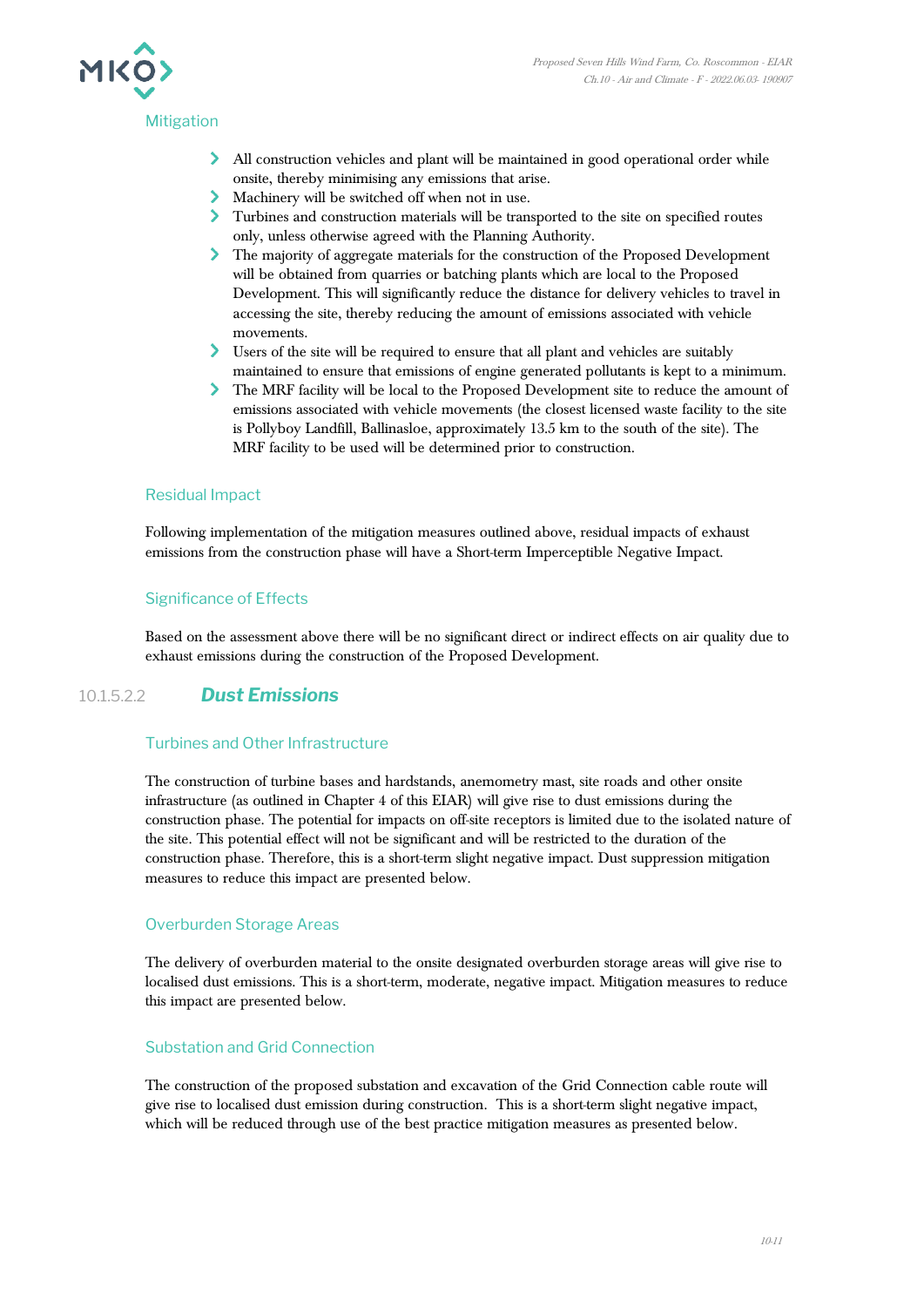

#### Transport to Site

The transport of turbines and construction materials to the Proposed Development site will also give rise to some localised dust emissions during periods of dry weather. This is a short-term slight negative impact. Mitigation measures to reduce the significance of this effect are presented below.

#### Mitigation

- In periods of extended dry weather, dust suppression may be necessary along haul roads, site roads, substation, temporary construction compounds and overburden storage areas to ensure dust does not cause a nuisance. If necessary, de-silted water will be taken from stilling ponds in the site's drainage system and will be pumped into a bowser or water spreader to dampen down roads and site compound to prevent the generation of dust where required. Water bowser movements will be carefully monitored to avoid, insofar as reasonably possible, increased runoff.
- All plant and materials vehicles shall be stored in dedicated areas (on site).
- Areas of excavation will be kept to a minimum, and stockpiling will be minimised by coordinating excavation, spreading and compaction.
- Turbines and construction materials will be transported to the site on specified haul routes only.
- The agreed haul route roads adjacent to the site will be regularly inspected for cleanliness and cleaned as necessary.
- The transport of construction materials which may have the potential to generate dust will be undertaken with tarpaulin cover or similar, where necessary.
- The transportation of dry excavated material from the site to the designated on-site overburden storage areas, which may have potential to generate dust will be minimised. If necessary, excavated material will be dampened prior to transport to the overburden storage areas.
- A Construction and Environmental Management Plan (CEMP) will be in place throughout the construction phase (see Appendix 4-9). The CEMP includes dust suppression measures, such as the implementation of wheel washing, dedicated storage areas for plant and machinery and use of de-silted water from stilling ponds to dampen down roads and site compound to prevent the generation of dust where necessary.

#### Residual Impact

Following implementation of the mitigation measures outlined above, residual impacts of dust generation from the construction phase will have a Short-term Imperceptible Negative Impact.

#### Significance of Effects

Based on the assessment above there will be no significant direct or indirect effects on air quality due to dust emissions during the construction of the Proposed Development.

## 10.1.5.3 **Operational Phase**

#### 10.1.5.3.1*Exhaust Emissions*

Exhaust emissions associated with the operational phase of the Proposed Development will arise from machinery and Light Goods Vehicles (LGV) that are intermittently required onsite for maintenance. This will give rise to a long-term imperceptible negative impact.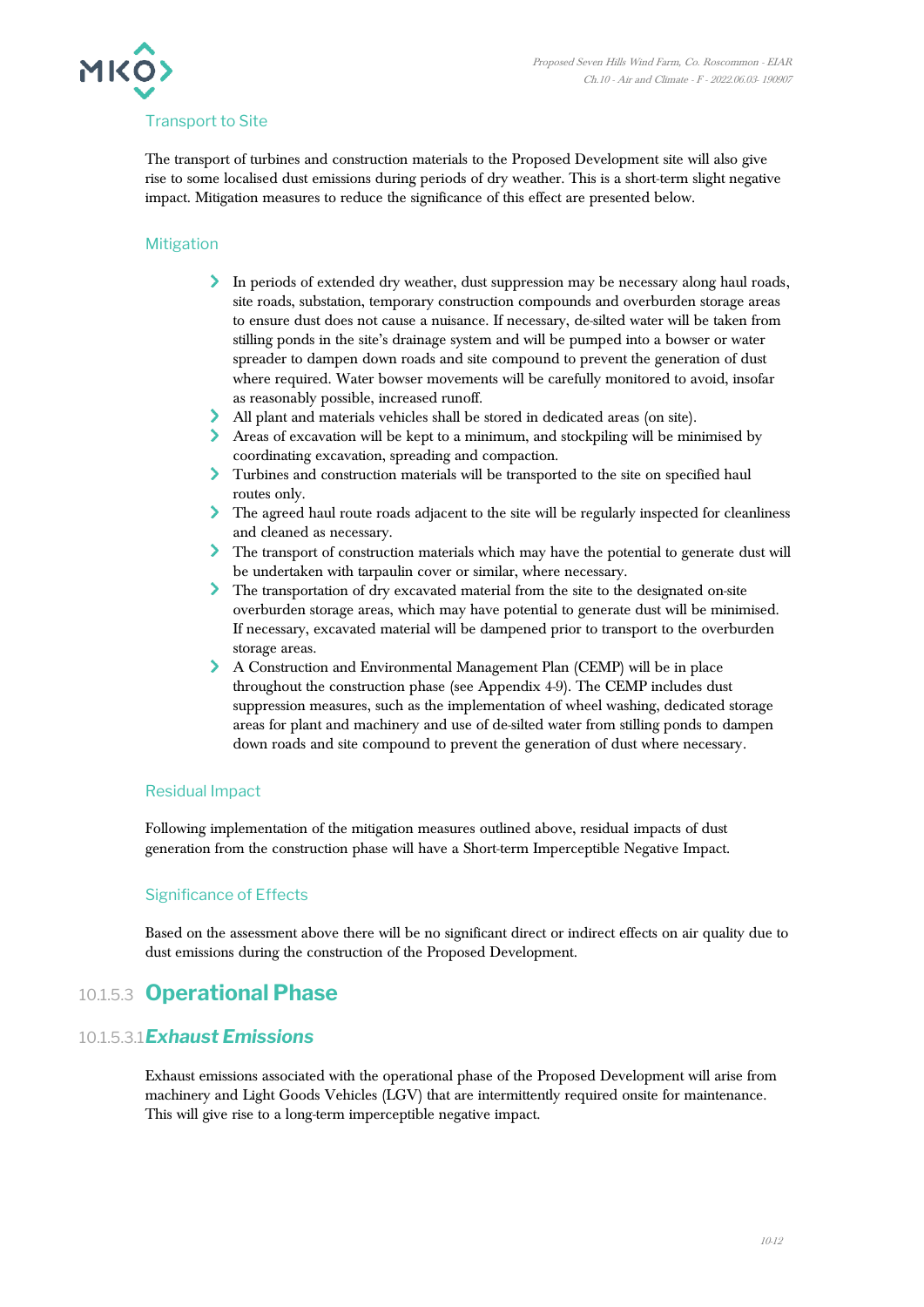

#### **Mitigation**

Any vehicles or plant brought onsite during the operational phase will be maintained in good operational order, thereby minimising any emissions that arise.

#### Residual Impact

Long-term Imperceptible Negative Impact

#### Significance of Effects

Based on the assessment above there will be no significant direct or indirect effects on air quality due to the operation of the Proposed Development.

#### 10.1.5.3.2 *Air Quality*

By providing an alternative to electricity derived from coal, oil or gas-fired power stations, the Proposed Development will contribute to emission savings of carbon dioxide (CO2), oxides of nitrogen (NO2), and sulphur dioxide (SO2). The production of renewable energy from the Proposed Development will have a long-term significant positive impact on air quality. Further details on the carbon dioxide savings associated with the Proposed Development are presented in Section 10.2.3 below.

#### Residual Impact

Long-term Significant Positive Impact

#### Significance of Effects

Based on the assessment above there will be a significant positive impact on air quality due to the operation of the Proposed Development.

#### 10.1.5.3.3 *Human Health*

Long-term exposure to chemicals such as SO<sup>2</sup> and NOx are harmful to human health. The production of clean, renewable energy from the Proposed Development will offset the emission of these harmful chemicals by fossil fuel powered sources of electricity and, therefore, will have a long-term slight positive impact on human health. Further information on the impact of the Proposed Development on Human Health is contained in Chapter 5: Population and Human Health.

#### Residual Impact

Long-term Slight Positive Impact

#### Significance of Effects

Based on the assessment above there will be a significant positive effect on human health due to the operation of the Proposed Development.

## 10.1.5.4 **Decommissioning Phase**

The wind turbines proposed as part of the Proposed Development are expected to have a lifespan of approximately 30 years. Following the end of their useful life, the wind turbines may be replaced with a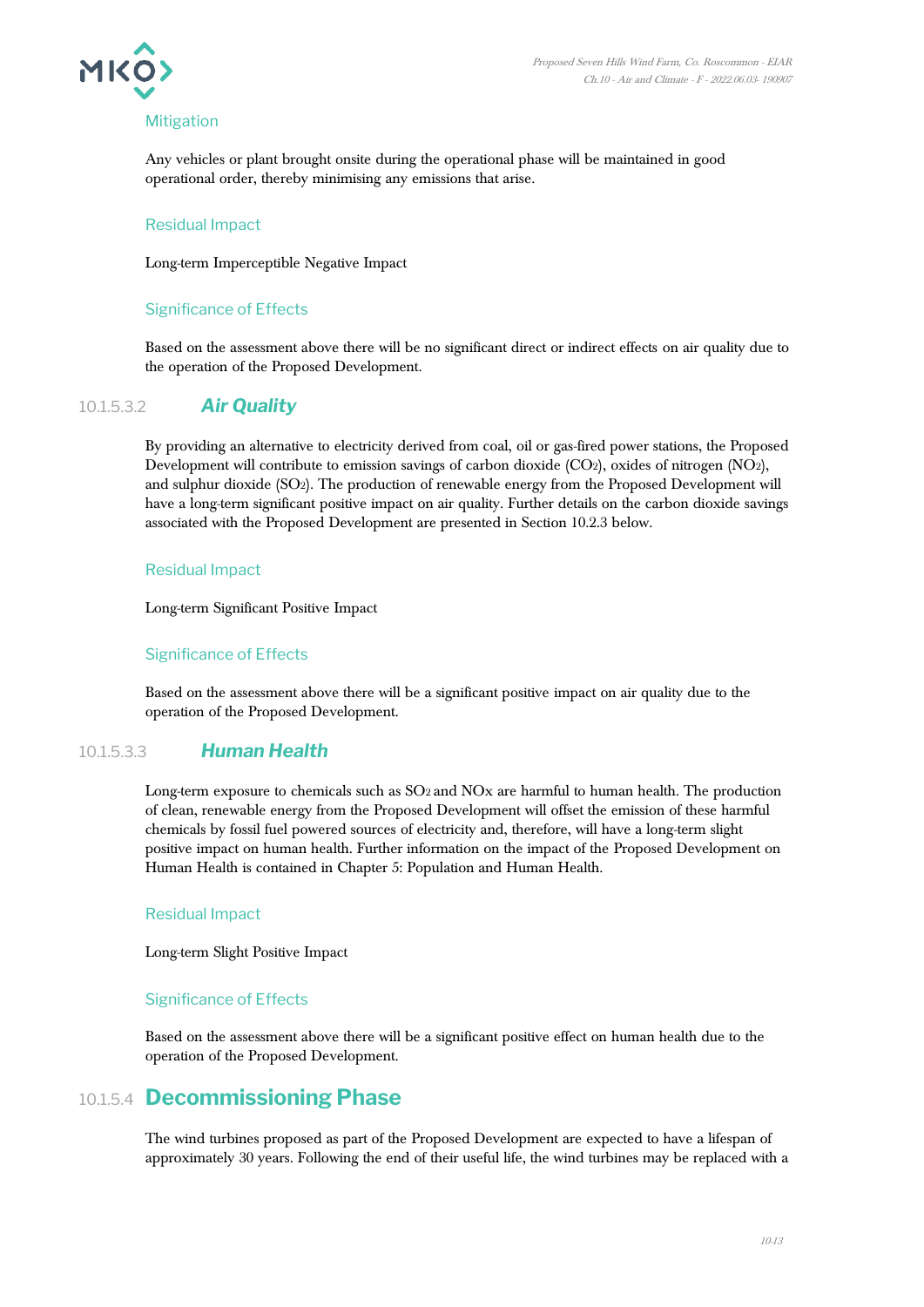

new set of turbines, subject to planning permission being obtained, or the site may be decommissioned fully. The substation will remain in place as it will be under the ownership of ESB.

The works required during the decommissioning phase are described in Section 4.10 in Chapter 4: Description of the Proposed Development. Any impact and consequential effect that occurs during the decommissioning phase are predicted to be similar to that which occurs during the construction phase, albeit of less impact. The mitigation measures prescribed for the construction phase of the Proposed Development will be implemented during the decommissioning phase thereby minimising any potential impacts.

A Decommissioning Plan for the Proposed Development, see Appendix 4-10, contains details which will be agreed with the local authority prior to any decommissioning. The potential for effects during the decommissioning phase of the Proposed Development has been fully assessed within each chapter of the EIAR.

# 10.2 **Climate**

All relevant legislation and policy in relation to climate is outlined in detail in Chapter 2 of this EIAR. A summary of the same is provided in the following sections.

# 10.2.1 **Climate Change and Greenhouse Gases**

Although variation in climate is thought to be a natural process, the rate at which the climate is changing has been accelerated rapidly by human activities. Climate change is one of the most challenging global issues facing us today and is primarily the result of increased levels of greenhouse gases in the atmosphere. These greenhouse gases come primarily from the combustion of fossil fuels in energy use. Changing climate patterns are thought to increase the frequency of extreme weather conditions such as storms, floods and droughts. In addition, warmer weather trends can place pressure on animals and plants that cannot adapt to a rapidly changing environment. Moving away from our reliance on coal, oil and other fossil fuel-driven power plants is essential to reduce emissions of greenhouse gases and combat climate change.

## 10.2.1.1 **Greenhouse Gas Emission Targets**

Ireland is a Party to the Kyoto Protocol, which is an international agreement that sets limitations and reduction targets for greenhouse gases for developed countries. It is a protocol to the United Nations Framework for the Convention on Climate Change. The Kyoto Protocol came into effect in 2005, as a result of which, emission reduction targets agreed by developed countries, including Ireland, are now binding.

Under the Kyoto Protocol, the EU agreed to achieve a significant reduction in total greenhouse gas emissions in the period 2008 to 2012. These EU emission targets are legally binding on Ireland. Ireland's contribution to the EU commitment for the period 2008 – 2012 was to limit its greenhouse gas emissions to no more than 13% above 1990 levels.

#### 10.2.1.1.1 *Doha Amendment to the Kyoto Protocol*

In Doha, Qatar, on 8th December 2012, the "Doha Amendment to the Kyoto Protocol" was adopted. The amendment includes:

> New commitments for Annex I Parties to the Kyoto Protocol who agreed to take on commitments in a second commitment period from 1 January 2013 to 31 December 2020;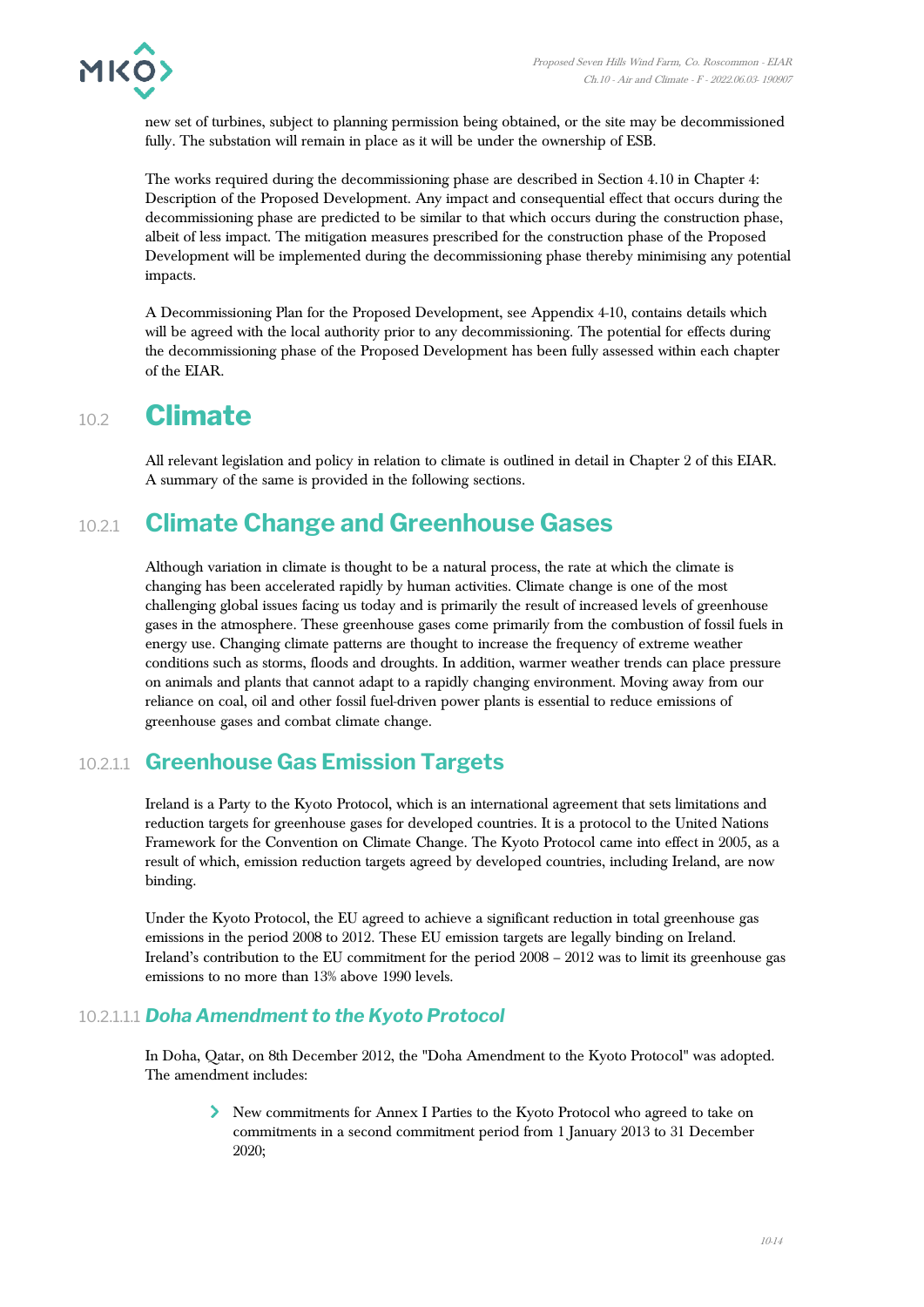

- A revised list of greenhouse gases (GHG) to be reported on by Parties in the second commitment period; and
- Amendments to several articles of the Kyoto Protocol which specifically referenced issues pertaining to the first commitment period and which needed to be updated for the second commitment period.

During the first commitment period, 37 industrialised countries and the European Community committed to reduce GHG emissions to an average of 5% below 1990 levels. During the second commitment period, Parties committed to reduce GHG emissions by at least 18% below 1990 levels in the eight-year period from 2013 to 2020. The composition of Parties in the second commitment period is different from the first; however, Ireland and the EU signed up to both the first and second commitment periods.

Under the protocol, countries must meet their targets primarily through national measures, although market-based mechanisms (such as international emissions trading) can also be utilised.

#### 10.2.1.1.2*COP21 Paris Agreement*

COP21 was the 21st session of the Conference of the Parties (COP) to the United Nations Convention. Every year since 1995, the COP has gathered the 196 Parties (195 countries and the European Union) that have ratified the Convention in a different country, to evaluate its implementation and negotiate new commitments. COP21 was organised by the United Nations in Paris and held from 30th November to 12th December 2015.

COP21 closed on 12th December 2015 with the adoption of the first international climate agreement (concluded by 195 countries and applicable to all). The twelve-page text, made up of a preamble and 29 articles, provides for a limitation of the temperature rise to below 2°C above pre-industrial levels and even to tend towards 1.5°C. It is flexible and takes into account the needs and capacities of each country. It is balanced as regards adaptation and mitigation, and durable, with a periodical ratchetingup of ambitions.

#### 10.2.1.1.3*COP25 Climate Change Conference*

The 25th United Nations Climate Change conference COP25 was held in Madrid and ran from December 2nd to December 13th, 2019. While largely regarded as an unsuccessful conference, the European Union launched its most ambitious plan, 'The European Green New Deal' which aims to lower CO2 emissions to zero by 2050. The deal includes proposals to reduce emissions from the transport, agriculture and energy sectors and will affect the technology chemicals, textiles, cement and steel industries. Measures such as fines and pay-outs by member states who rely on coal power will be in place to encourage the switch to renewable clean energies such as wind. On the 4th of March 2020, the European Commission put forward the proposal for a European climate law. This aims to establish the framework for achieving EU climate neutrality. It aims to provide a direction by setting a pathway to climate neutrality and to this end, aims to set in legislation the EU's 2050 climate-neutrality objective.

#### 10.2.1.1.4*COP26 Climate Change Conference Glasgow*

COP26 took place in Glasgow, Scotland between the  $31<sup>st</sup>$  October and  $12<sup>th</sup>$  November 2021. The summit was centred around the fact that "climate change is the greatest risk facing us all." The UK, as hosts for the summit, have developed a ten point plan to deliver a green industrial revolution, seeking to lead the world in tackling and adapting to climate change.

The key items COP26 seeks to achieve are:

- Secure global net zero by mid-century and keep 1.5 degrees within reach
- Adapt to protect communities and natural habitats
- Mobilise finance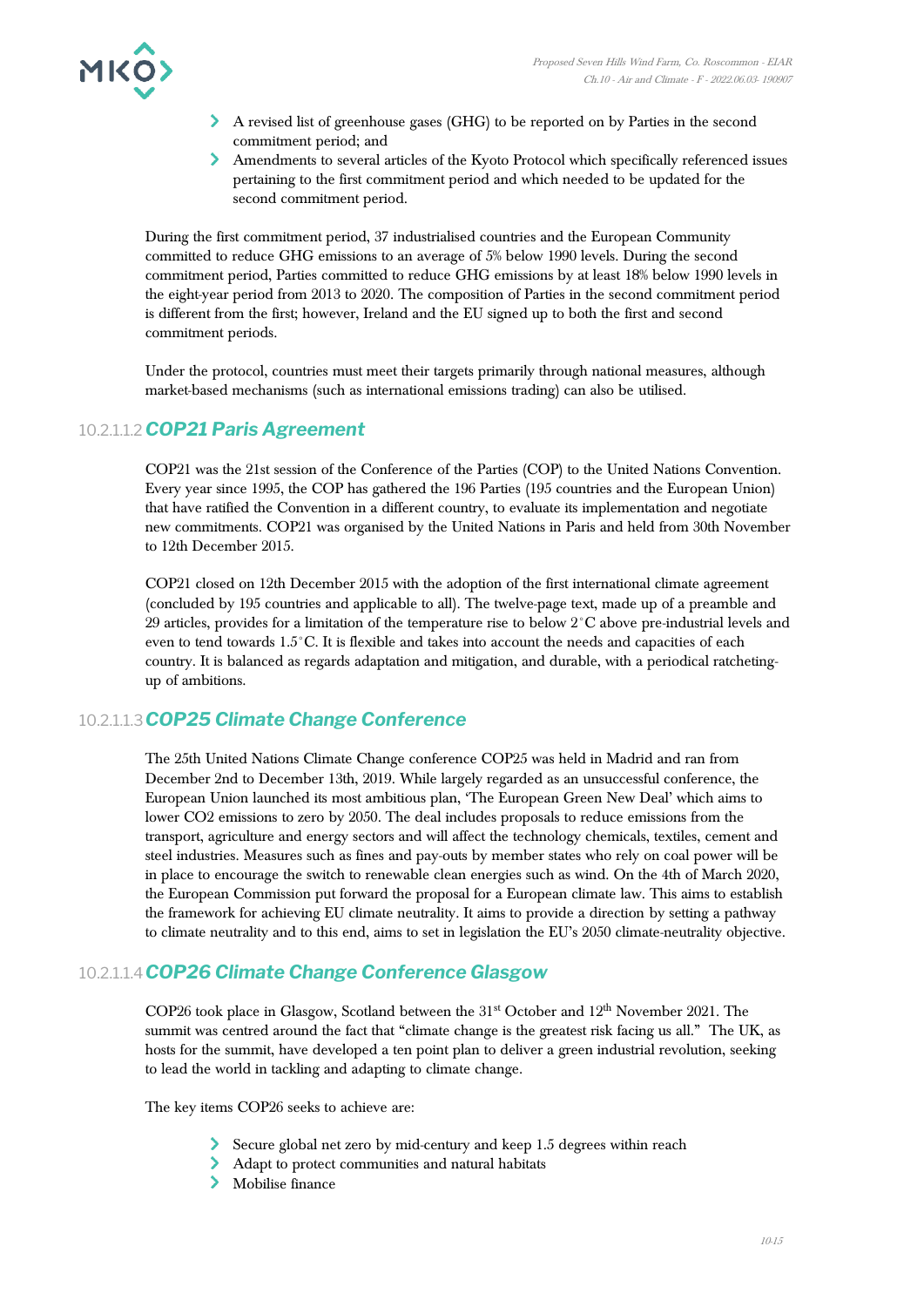#### ≻ Work together to deliver

All world leaders at the summit confirmed the need to urgently address the gaps in ambition and work together to achieve climate action.

The summit highlighted that the Paris Agreement is working, with leaders outlining national targets and efforts to further reduce emissions. There was a clear commitment to working together to achieve climate aims, with significant announcements including:

- "Over 40 leaders joined the Breakthrough Agenda, a 10-year plan to work together to create green jobs and growth globally, making clean technologies and solutions the most affordable, accessible and attractive option before 2030 – beginning with power, road transport, steel, hydrogen and agriculture.
- Over 120 countries covering more than 90% of the world's forests endorsed the Glasgow Leaders' Declaration on Forests & Land Use committing to work collectively to halt and reverse forest loss and land degradation by 2030, backed by the biggest ever commitment of public funds for forest conservation and a global roadmap to make 75% of forest commodity supply chains sustainable.
- A Just Energy Transition Partnership was announced to support South Africa's decarbonisation efforts; a powerful example of collaboration between an emerging economy and international partners.
- The launch of the Global Methane Pledge saw over 100 countries committing collectively to reduce global methane emissions by 30% by 2030."

## 10.2.1.2 **European Green Deal – European Climate Law (2021)**

The European Green Deal, initially introduced by the European Commission in December 2019, sets out the 'blueprint' for a transformational change of the 27-country bloc from a high- to a low-carbon economy, without reducing prosperity and while improving people's quality of life, through cleaner air and water, better health and a thriving natural world. The Green Deal is intended to work through a framework of regulation and legislation setting clear overarching targets, e.g. a bloc-wide goal of net zero carbon emissions by 2050 and a 55% cut in emissions by 2030 (compared with 1990 levels). This is a substantial increase compared to the existing target, upwards from the previous target of at least 40% (2030 Climate & Energy Framework), and furthermore, these targets demonstrate the ambition necessary to keep the global temperature increase to well below 2°C and pursue efforts to keep it to 1.5°C as per the Paris Agreement. With regard to the energy sector, the Green Deal focuses on 3 no. key principles for the clean energy transition, which will help reduce greenhouse gas emissions and enhance the quality of life for citizens:

- Ensuring a secure and affordable EU energy supply;
- Developing a fully integrated, interconnected and digitalised EU energy market; and
- Prioritising energy efficiency, improving the energy performance of our buildings and developing a power sector based largely on renewable sources (e.g. the subject development)
- The European Climate Law 2021 writes into law the objectives set out above in the European Green Deal for Europe's economy and society to become climate-neutral by 2050. Climate neutrality by 2050 means achieving net zero greenhouse gas emissions for EU countries as a whole, mainly by cutting emissions, investing in green technologies and protecting the natural environment. The Climate Law includes:
- A legal objective for the Union to reach climate neutrality by 2050;
- An ambitious 2030 climate target of at least 55% reduction of net emissions of greenhouse gases as compared to 1990, with clarity on the contribution of emission reductions and removals;
- A process for setting a 2040 climate target, taking into account an indicative greenhouse gas budget for 2030-2050 to be published by the Commission;
- A commitment to negative emissions after 2050;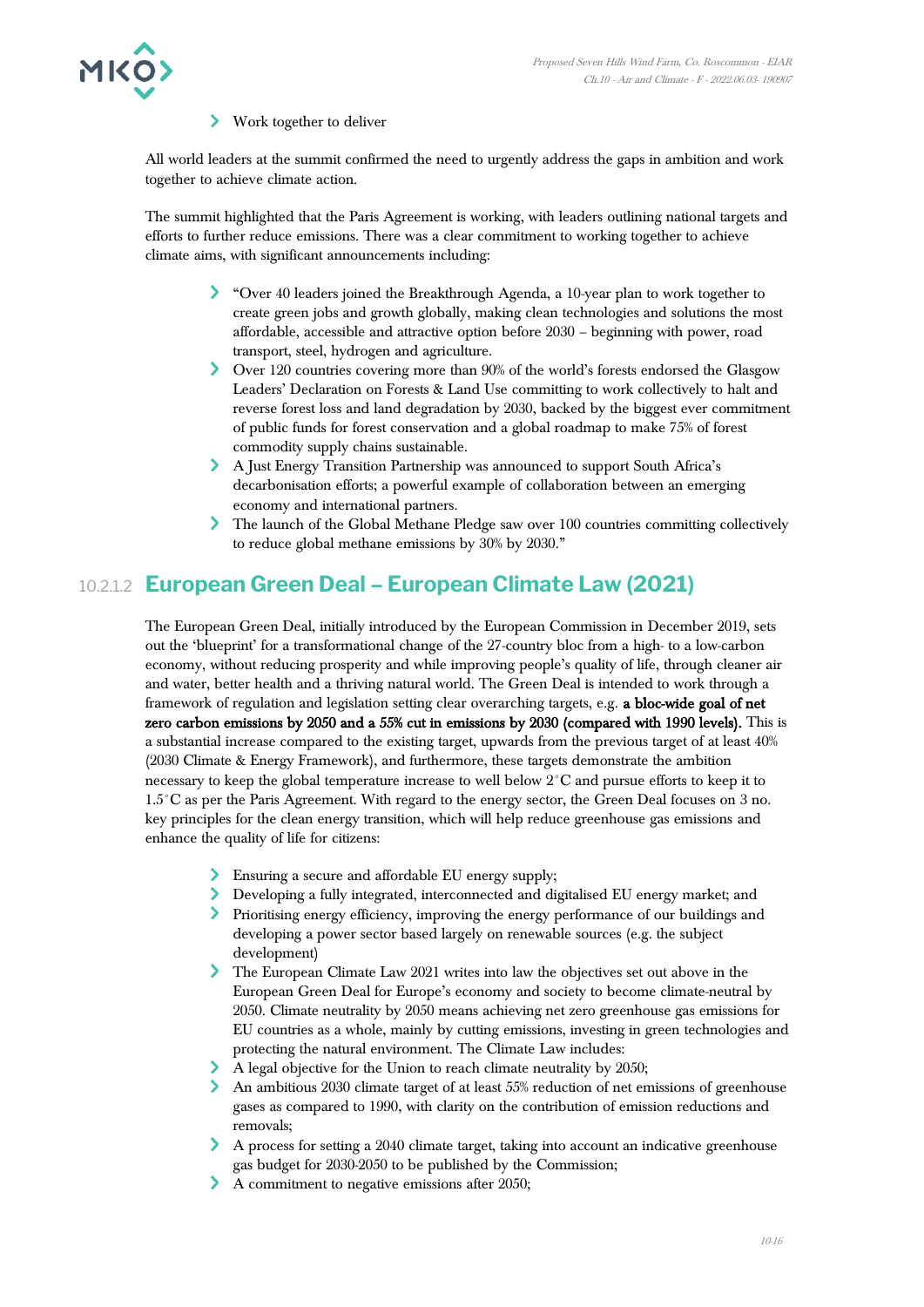

- The establishment of European Scientific Advisory Board on Climate Change, that will provide independent scientific advice;
- Stronger provisions on adaptation to climate change; and
- Strong coherence across Union policies with the climate neutrality objective

The law aims to ensure that all EU policies contribute to this goal and that all sectors of the economy and society play their part. All 27 no. EU Member States have committed to turning the EU into the first climate neutral continent by 2050. One third of the 1.8 trillion-euro investments from the NextGenerationEU Recovery Plan, and the EU's seven-year budget, will finance the European Green Deal. On 14th July 2021, the European Commission adopted a set of proposals to make the EU's climate, energy, transport and taxation policies fit for reducing net greenhouse gas emissions by at least 55% by 2030, compared to 1990 levels. Achieving these emission reductions in the next decade which is crucial to Europe becoming the world's first climate-neutral continent by 2050 would clearly be assisted by the Proposed Development.

## 10.2.1.3 **Intergovernmental Panel on Climate Change**

The Intergovernmental Panel on Climate Change released their Sixth Assessment Report Climate Change 2021: The Physical Science Basis<sup>3</sup> in August 2021 which categorically states the rise in global temperatures and increase in frequency and severity of natural disasters experienced across the world is related to human activity. It indicates that climate change has and will negatively impact all aspects of human life and unless immediate action is taken. It states that the aim to curtail global temperature rise to 1.5 degrees is now not possible however, maintaining just a 2-degree rise may be possible, only with immediate and large-scale action is taken to reduce greenhouse gas emissions. The report is hopeful that if global emissions can be cut in half by 2030 and that if net zero emissions can be achieved by 2050 the rise in temperatures can be halted and possibly reversed. This report is a stark warning that de-carbonisation must be increased additional efforts made to reduce carbon emissions across all sectors.

Greenhouse gas (GHG) emissions resulting from the provision of energy services have contributed significantly to the historic increase in atmospheric GHG concentrations with most of the observed increase in global average temperature since the mid-20th century is very likely due to the observed increase in anthropogenic GHG emissions with the consumption of fossil fuels accounts for the majority of global anthropogenic GHG emissions<sup>4</sup>. There are multiple options for lowering GHG emissions from the energy system while still satisfying the global demand for energy services. Wind energy has significant potential to reduce GHG emissions. Moreover, attempts to measure the relative impacts of various electricity supply technologies suggest that wind energy generally has a comparatively small environmental footprint.<sup>5</sup>

# 10.2.1.4 **Climate Change Performance Index**

Established in 2005, the Climate Change Performance Index (CCPI) is an independent monitoring tool which tracks countries climate protection performance. It assesses individual countries based on: climate policies, energy usage per capita, renewable energy implementation and Greenhouse Gas Emissions (GHG) and ranks their performance in each category and overall. The 2021 CCPI was published in December 2020 and presented at the COP25. While the CCPI 2021 indicated signs of potential reductions in global emissions, no country achieved its Paris Climate targets and therefore the first three places of the ranking system remain unoccupied.

<sup>&</sup>lt;sup>3</sup> Working Group 1 (Aug 2021) Climate Change 2021 The Physical Science Basis, 1IPCC AR6. Available at: https://www.ipcc.ch/report/ar6/wg1/

 $^4$  Edenhofer et al 2011, Renewable Energy Sources and Climate Change Mitigation: Summary for Policy makers and Technical Summary. Technical Support Unit Working Group III Potsdam Institute for Climate Impact Research (PIK) Published for the IPCC. Available at: https://www.ipcc.ch/site/assets/uploads/2018/03/SRREN\_FD\_SPM\_final-1.pdf  $^5$  ibid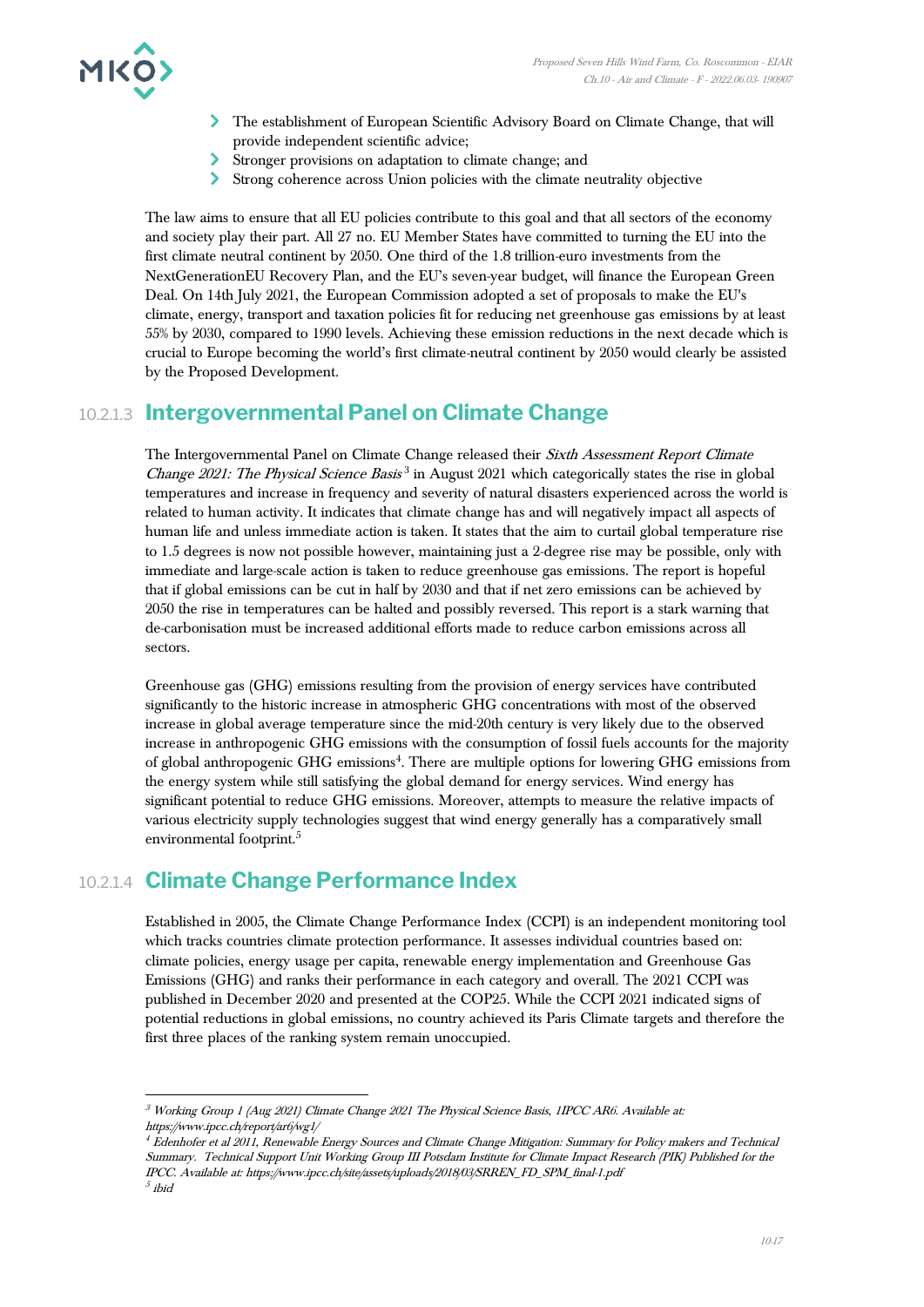

Ireland, ranked 41st in 2019, has climbed 2 places to 39th for 2020, and remains as a "low" performer in international performance. However, it remains at "very low" at a national performance level. The CCPI report states that while some improvements have been made, GHG per capita emissions are at a high level and "significant challenges lie ahead in closing Ireland's emission gap, meeting the current (2030) target and aligning Ireland's emission trajectory with a net zero goal for 2050. Ireland is one of the worst performing countries in the GHG Emissions category. Recognising Ireland's Climate Action Plan (2019), the CCPI states:

"the government must go much further in implementing policies across all sectors that drive sustained emissions reductions over the next decade. Near-term ambition needs to be ratcheted up quickly by specifying deep cuts in fossil fuel and reactive nitrogen usage to put Ireland on a net zero emissions pathway aligned with the Paris temperature goals".

# 10.2.2 **National Legislation and Policy**

#### 10.2.2.1.1*Climate Action Plan*

The Climate Action Plan (CAP 2019) was published on the 1st of August 2019 by the Department of Communications, Climate Action and Environment and featured 183 action plans which set out how Ireland would meet its EU targets to reduce its carbon emissions by 30% between 2021 and 2030 and laid the foundations for achieving net zero carbon emissions by 2050.

The Climate Action Plan 2021 (CAP 2021) was published on the 4th November 2021 by the Department of the Environment, Climate and Communications. The CAP sets out an ambitious course of action over the coming years to ensure that Ireland achieves its legally binding target (the Climate Action and Low Carbon Development (Amendment) Act 2021) of net-zero greenhouse gas emissions no later than 2050, and a reduction of 51% by 2030, and in doing so, prevent / mitigate the potentially devastating consequences of climate change on Ireland's environment, society, economic and natural resources.

The overall aim of the CAP 2021 is to deliver a 'step-change' in Ireland's emissions performance over the coming decade in line with European Green Deal such that EU targets for 2030, and beyond, are met and the country will in a position to successfully achieve its mid-century decarbonisation objectives.

#### 10.2.2.1.2*Climate Action and Low Carbon Development (Amendment) Act, 2021*

The Climate Action and Low Carbon Development (Amendment) Act 2021, which was signed into law on the 23rd July 2021, legally binds Ireland to achieve Net-Zero emissions no later than 2050, and to a 51% reduction in emissions by 2030. The Act provides the framework for Ireland to meet its international and EU climate commitments and to become a leader in addressing climate change. As indicated by the premise of the legislation, the reduction of emissions is a key proponent of the Climate Action and Low Carbon Development (Amendment) Bill 2021 and incorporates the following key provisions:

- Embeds the process of setting binding and ambitious emissions-reductions targets in law;
- $\blacktriangleright$ Provides for a national climate objective, which commits to pursue and achieve no later than 2050, the transition to a climate resilient, biodiversity-rich, environmentally-sustainable and climate-neutral economy;
- $\sum$ Provides that the first two five-year carbon budgets proposed by the Climate Change Advisory Council should equate to a total reduction of 51% over the period to 2030, relative to a baseline of 2018;
- $\blacktriangleright$ The role of the Climate Change Advisory Council has been strengthened;
- $\blacktriangleright$ The government must adopt carbon budgets that are consistent with the Paris agreement and other international obligations;
- $\blacktriangleright$ Actions for each sector will be detailed in the Climate Action Plan which must be updated annually; and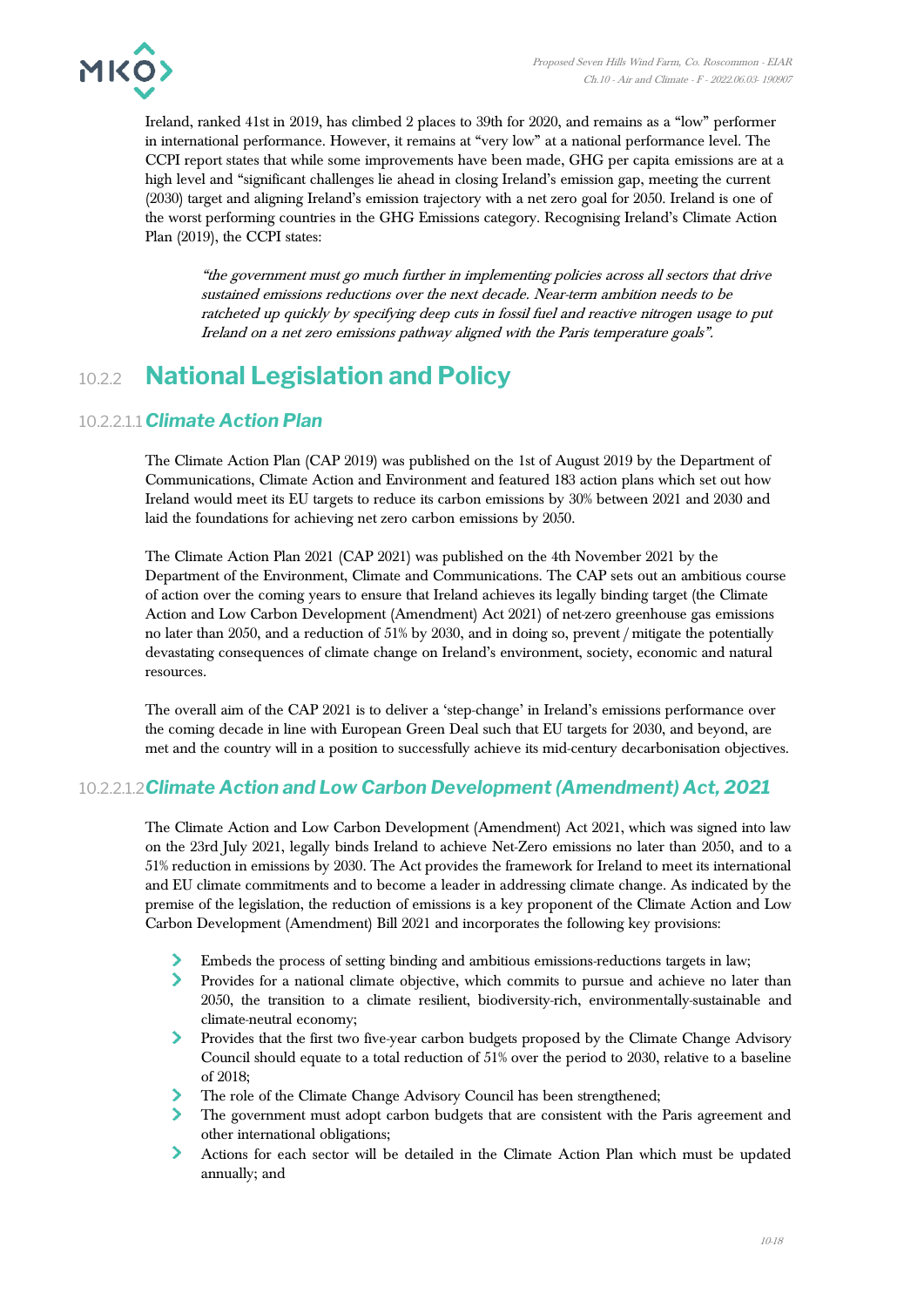

Local Authorities must prepare individual Climate Action Plans which will include both mitigation and adaptation measures and will be updated every five years.

If planning consent is favourably granted by the Board for Proposed Development, the project represents a significant opportunity be a nationally important wind energy generator, contributing to the 51% reduction in emissions being sought, which is as outlined above a legally binding requirement. The Proposed Development is therefore considered compliant with the relevant planning policies and objectives set out at both the European (e.g. European Green Deal) and National tiers of governance in this regard.

#### 10.2.2.1.3 *Emissions Projections*

Ireland's 2020 target under the EU Effort Sharing Decision (ESD $^6$ ) is to achieve a 20% reduction on 2005 levels of non-Emissions Trading Scheme (non-ETS) sector emissions (agriculture, transport, residential, commercial, non-energy intensive industry, and waste). Ireland is set to miss its target for compliance with the ESD as our non-ETS emissions are projected to be 7% below 2005 levels in 2020 under both projected scenarios compared to the target of 20% below 2005 levels by 2020. This projection includes the impact of COVID on the 2020 emissions which due to national lockdowns saw Transport emissions decline but Agriculture emissions largely unaffected. Ireland is projected to exceed the 2020 ESD targets despite the impact of the pandemic.

The Environmental Protection Agency (EPA) publish Ireland's Greenhouse Gas Emission Projections and at the time of writing, the most recent report, 'Ireland's Greenhouse Gas Emissions Projections  $2020 - 2040'$  was published in June 2021. The report includes an assessment of Ireland's progress towards achieving its emission reduction targets out to 2020, 2030 and 2040 set under the EU ESD and Effort Sharing Regulation (ESR<sup>7</sup>).

The EPA has produced two scenarios in preparing these greenhouse gas emissions projections: a "With Existing Measures" (WEM) scenario and a "With Additional Measures" (WAM) scenario. These scenarios forecast Irelands greenhouse gas emissions in different ways. The WEM scenario assumes that no additional policies and measures, beyond those already in place by the end of 2019 (latest national greenhouse gas emission inventory), are implemented. The WAM scenario assumes that in addition to the existing measures, there is also full implementation of planned government policies and measures to reduce emissions such as those in the 2021 Climate Action Plan.

The EPA Emission Projections Update notes the following key trends:

- Total emissions are projected to decrease from the latest 2018 levels by 2% and 6% by 2030 under the "With Existing Measures" scenario.
- Under the "With Additional Measures" scenario, emissions are estimated to decrease by 23% by 2030.
- Ireland's non-Emissions Trading Scheme (ETS) emissions are projected to be 5% and 6% below 2005 levels in 2020 under the 'With Existing Measures' and 'With Additional Measures' scenarios, respectively. The target for Ireland is a 20% reduction.
- Ireland exceeded its annual binding limits in 2016, 2017 and 2018.
- Over the period 2013 2020, Ireland is projected to cumulatively exceed its compliance obligations by 13.4 Mt CO<sup>2</sup> (metric tonnes of Carbon Dioxide) equivalent under the 'With Existing Measures' scenario and 12.6 Mt CO<sub>2</sub> equivalent under the 'With Additional Measures' scenario. Reporting on Ireland's compliance obligations status for this period have not yet been published.

The report concludes:

<sup>6</sup> DECISION No 406/2009/EC of 23 April 2009 on the effort of Member States to reduce their greenhouse gas emissions to meet the Community's greenhouse gas emission reduction commitments up to 2020

 $^{7}$  REGULATION (EU) 2018/1999 on the Governance of the Energy Union and Climate Action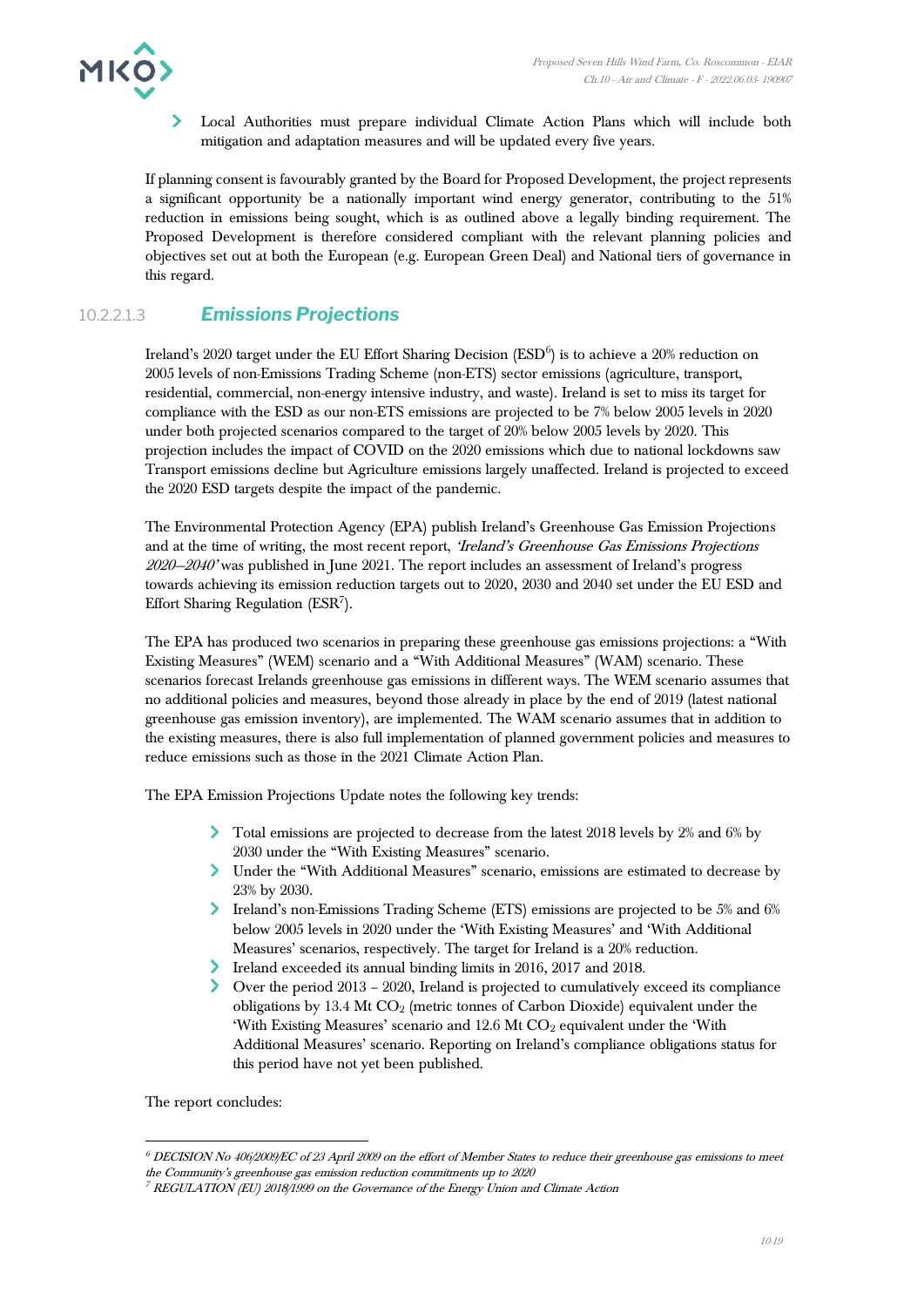

- "Projections indicate that Ireland will exceed the carbon budget over the period 2021- 2030 by 51 Mt CO2 equivalent assuming LULUCF flexibilities described in the Regulation are fully utilised."
- "To determine compliance under the Effort Sharing Decision, any overachievement of the binding emission limit in a particular year (between 2013 and 2020) can be banked and used towards compliance in a future year. However, even using this mechanism Ireland will still be in non-compliance according to the latest projections."
- "A significant reduction in emissions over the longer term is projected as a result of the expansion of renewables (e.g., wind), assumed to reach 55% by 2030 under the 'With Existing Measures' scenario and 70% by 2030 under the 'With Additional Measures' scenario"
- The projects reflect plans to bring Ireland onto a lower carbon trajectory in the longer term. However, Ireland still faces significant challenges in meeting EU 2030 targets in the non-ETS sector and national 2050 reduction targets in the electricity generation, built environment and transport sectors. Progress in achieving targets is dependent on the level of implementation of current and future plans."

In November 2020 the EPA also published 'Ireland's Provisional Greenhouse Gas Emissions 1990- <sup>2019</sup>''. The provisional estimates of Ireland's greenhouse gas figures for the years 1990-2019 are based on the SEAI's final energy balances released in November 2020. The key findings from the report are as follows:

- "In 2019, Ireland's total national greenhouse gas emissions are estimated to have declined by 4.5% on 2018 levels to 59.9 Mt CO2 equivalent"
- The Provisional estimates of greenhouse gas emissions for the period 1990- 2019 indicate that Ireland will exceed its 2019 annual limit set under the EU's Effort Sharing Decision (ESD) by 6.98 Mt CO2eq.
- Emissions in the Energy Industries sector show a decrease of 11.2% or 1.19 Mt CO2eq in 2019, which is attributable to a 69% decrease in coal and an 8% decrease in peat used in electricity generation. Electricity generated from wind increased by 16.0% in 2019.

#### 10.2.2.1.4 *United Nations Sustainable Development Summit 2019*

Transforming our World: the 2030 Agenda for Sustainable Development which includes 17 Sustainable Development Goals (SDGs) and 169 targets was adopted by all UN Member States at a UN summit held in New York in 2015. The agenda is universally applicable with all countries having a shared responsibility to achieve the goals and targets which came into effect on January 1st, 2016. The goals and targets are to be actions over the 15-year period, are integrated and indivisible i.e., all must be implemented together by each Member State. On 24 and 25 September 2019, Heads of State and Government gathered at the United Nations Headquarters in New York to follow up and comprehensively review progress in the implementation of the 2030 Agenda for Sustainable Development and the 17 Sustainable Development Goals (SDGs). The event was the first UN summit on the SDGs since the adoption of the 2030 Agenda in September 2015.

The Sustainable Development Goals National Implementation Plan 2018-2020 was published by the Department of Communications, Climate Action & Environment in partnerships with OSI, Esri Ireland and the Central Statistics Office. The Plan sets out how Ireland will work to achieve the goals and targets of the Agenda for Sustainable Development both domestically and internationally. Relevant SDGs and how they are implemented into Irish National plans and policies can be found in Table 10-8. It should be noted that the Department (now the Department of the Environment, Climate and Communications) are in the process of developing the Second SDG National Implementation Plan which will set out arrangements for interdepartmental coordination, stakeholder engagement and actions needed for further SDG Implementation from 2021 to 2023.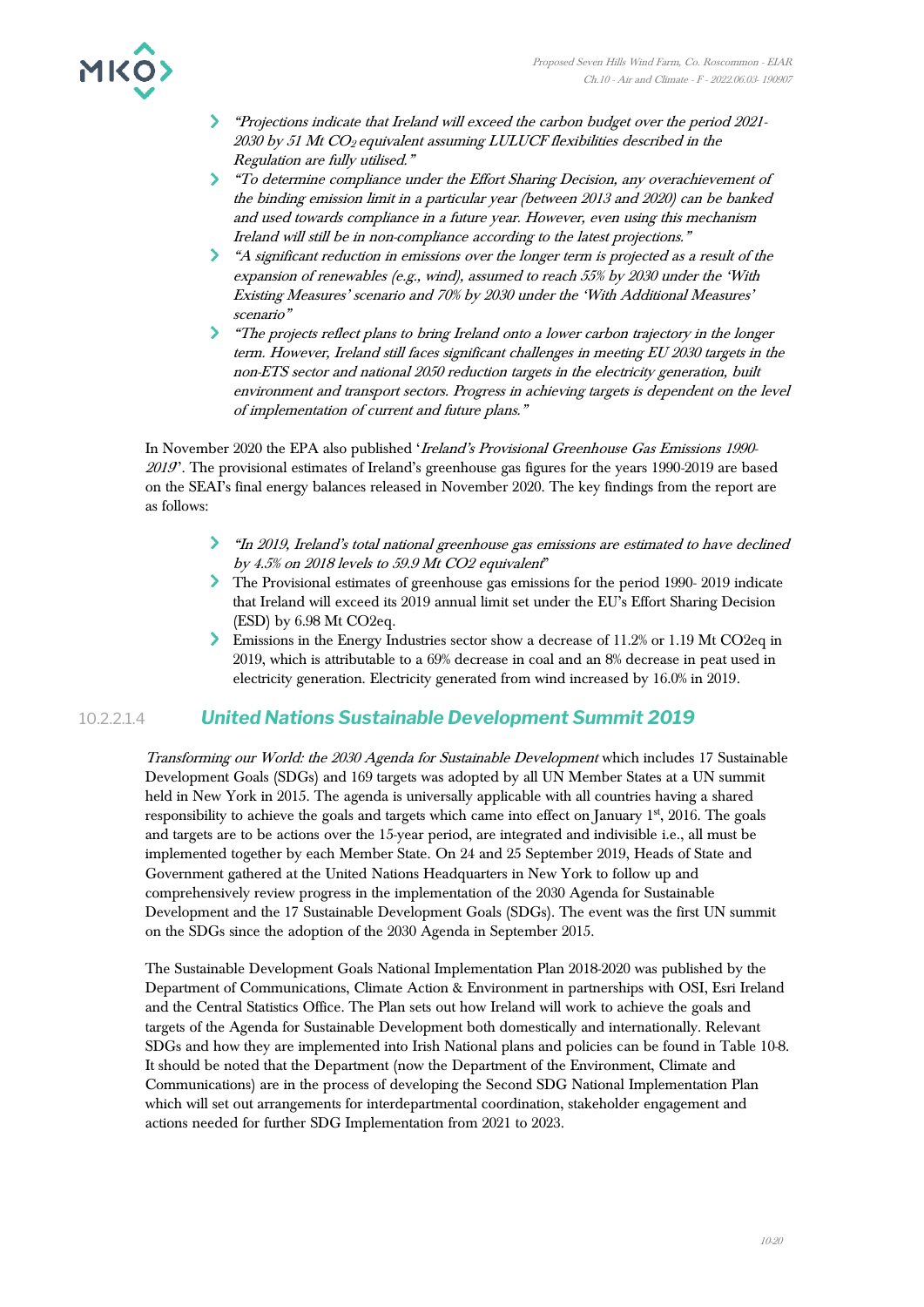

the primary

Nations Framework Convention

pathways require a peak

| <b>SDG</b>                                                                                                                                                                                                          | <b>Targets</b>                                                                                                                                                                                                                                                                                                                                                                                                                                                                                                                                                                                                                                                                                                                                                                                                                                                                                                                                                                                                | <b>International Progress to</b><br>Date (2019/2020)                                                                                                                                                                                                                                                                                                                                                                                                                                                                                                                                    | <b>National Relevant</b><br>Policy                                                                                                                                                                                                                                                                                                                                                                                                                        |
|---------------------------------------------------------------------------------------------------------------------------------------------------------------------------------------------------------------------|---------------------------------------------------------------------------------------------------------------------------------------------------------------------------------------------------------------------------------------------------------------------------------------------------------------------------------------------------------------------------------------------------------------------------------------------------------------------------------------------------------------------------------------------------------------------------------------------------------------------------------------------------------------------------------------------------------------------------------------------------------------------------------------------------------------------------------------------------------------------------------------------------------------------------------------------------------------------------------------------------------------|-----------------------------------------------------------------------------------------------------------------------------------------------------------------------------------------------------------------------------------------------------------------------------------------------------------------------------------------------------------------------------------------------------------------------------------------------------------------------------------------------------------------------------------------------------------------------------------------|-----------------------------------------------------------------------------------------------------------------------------------------------------------------------------------------------------------------------------------------------------------------------------------------------------------------------------------------------------------------------------------------------------------------------------------------------------------|
| SDG <sub>7</sub><br>Affordable and<br><b>Clean Energy:</b><br>Ensure access to<br>affordable,<br>reliable,<br>sustainable and<br>modern energy<br>for all                                                           | ⋗<br>By 2030, ensure universal<br>access to affordable,<br>reliable and modern<br>energy services<br>ゝ<br>By 2030, increase<br>substantially the share of<br>renewable energy in the<br>global energy mix<br>$\blacktriangleright$<br>By 2030, double the global<br>rate of improvement in<br>energy efficiency<br>⋗<br>By 2030, enhance<br>international cooperation to<br>facilitate access to clean<br>energy research and<br>technology, including<br>renewable energy, energy<br>efficiency and advanced<br>and cleaner fossil-fuel<br>technology, and promote<br>investment in energy<br>infrastructure and clean<br>energy technology<br>⋗<br>By 2030, expand<br>infrastructure and upgrade<br>technology for supplying<br>modern and sustainable<br>energy services for all in<br>developing countries, in<br>particular least developed<br>countries, small island<br>developing States, and<br>land-locked developing<br>countries, in accordance<br>with their respective<br>programmes of support | The renewable energy<br>share of total final energy<br>consumption gradually<br>increased from 17 per<br>cent in 2015 to 17.3 per<br>cent in 2017, though<br>much faster change is<br>required to meet climate<br>goals.<br>Global primary energy<br>intensity (ratio of energy<br>used per unit of GDP)<br>was $5.0$ in 2017, which is a<br>1.7% annual improvement<br>from 2016, but the lowest<br>annual improvement since<br>2010. Meeting the SDG<br>target for 2030 will require<br>an improvement rate of at<br>least 3% per year from<br>now until 2030.<br>Development Goal 7. | Ireland's Transition<br>to a Low Carbon<br><b>Energy Future 2015-</b><br>2030<br><b>Strategy to Combat</b><br><b>Energy Poverty in</b><br><i>Ireland</i><br>Ireland's Transition<br>to a Low Carbon<br><b>Energy Future 2015-</b><br>2030<br>National Mitigation<br>Plan<br>National Energy<br><b>Efficiency Action</b><br>Plan for Ireland # 4<br>2017-2020<br><b>Better Energy</b><br>Programme<br>One World, One<br><b>Future</b><br>The Global Island |
| SDG 13 Climate<br><b>Action:</b> Take<br>urgent action to<br>combat climate<br>change and its<br>impacts*<br><i>*Acknowledging</i><br>that the United<br>Nations<br>Framework<br>Convention on<br>Climate Change is | Strengthen resilience and<br>adaptive capacity to climate-<br>related hazards and natural<br>disasters in all countries<br>Integrate climate change<br>measures into national policies,<br>strategies and planning<br>Implement the commitment<br>undertaken by developed-<br>country parties to the United                                                                                                                                                                                                                                                                                                                                                                                                                                                                                                                                                                                                                                                                                                   | In 2017, greenhouse gas<br>concentrations reached<br>new highs, with globally<br>averaged mole fractions of<br>$CO2$ at 405.5 parts per<br>million (ppm), up from<br>400.1 ppm in 2015, and at<br>146 per cent of pre-<br>industrial levels. Moving<br>towards 2030 emission<br>objectives compatible<br>with the $2^{\circ}\mathrm{C}$ and $1.5^{\circ}\mathrm{C}$                                                                                                                                                                                                                     | National Adaptation<br>Framework<br><b>Building</b> on<br><i>Recovery:</i><br>Infrastructure and<br>Capital Investment<br>2016-2021<br>National Mitigation<br>Plan                                                                                                                                                                                                                                                                                        |

Table 10-8 United Nations Sustainable Development Goals adopted in 201[5. https://sustainabledevelopment.un.org/sdgs](https://sustainabledevelopment.un.org/sdgs)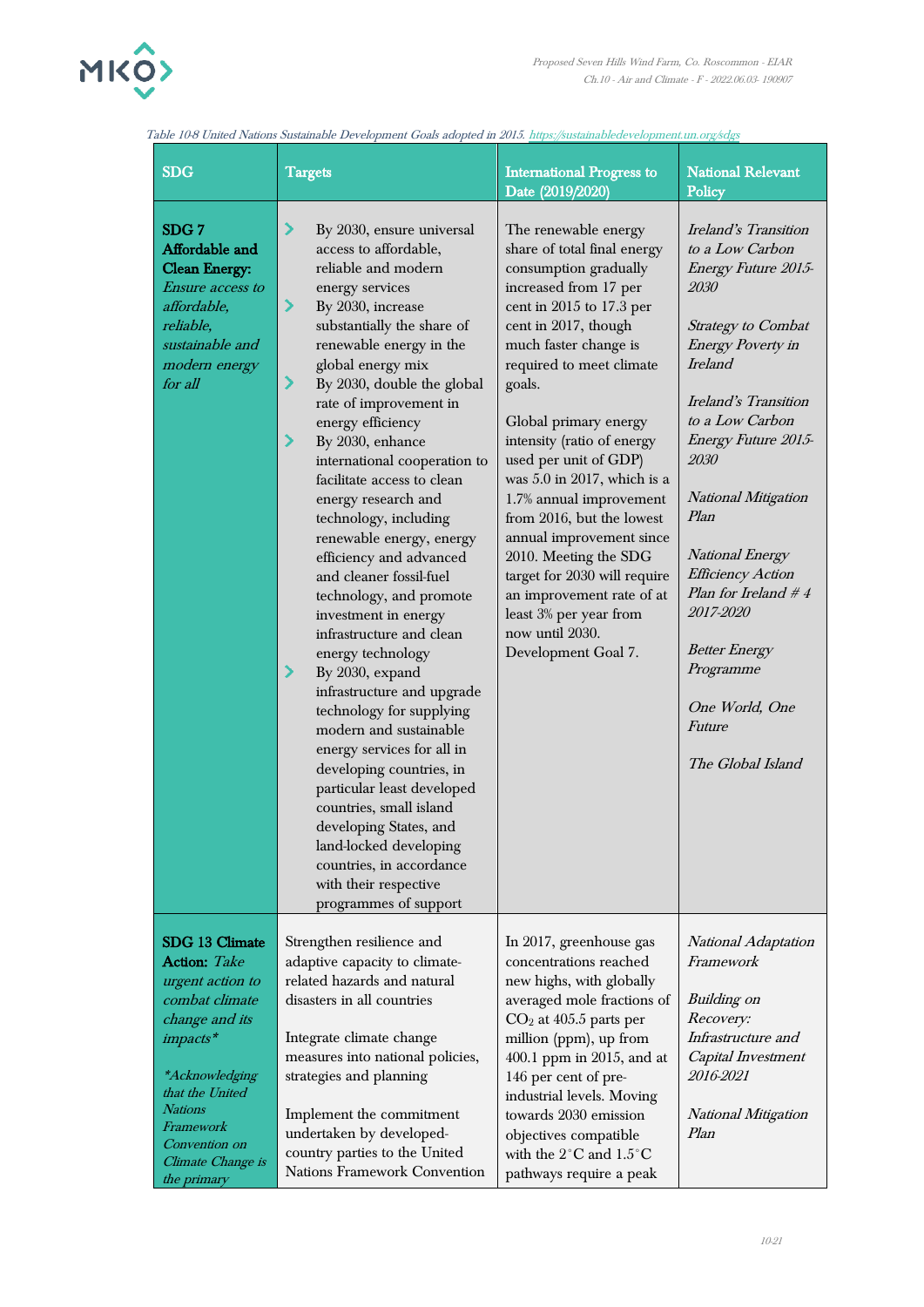# MKO

| <b>SDG</b>                                                                                                   | <b>Targets</b>                                                                                                                                                                                                                                                                                                                                                 | <b>International Progress to</b><br>Date (2019/2020)                                                                                                                                                                                                                                                                                                                                                                                                                                                                                                                                                                                                         | <b>National Relevant</b><br>Policy                                                                                                                    |
|--------------------------------------------------------------------------------------------------------------|----------------------------------------------------------------------------------------------------------------------------------------------------------------------------------------------------------------------------------------------------------------------------------------------------------------------------------------------------------------|--------------------------------------------------------------------------------------------------------------------------------------------------------------------------------------------------------------------------------------------------------------------------------------------------------------------------------------------------------------------------------------------------------------------------------------------------------------------------------------------------------------------------------------------------------------------------------------------------------------------------------------------------------------|-------------------------------------------------------------------------------------------------------------------------------------------------------|
| international,<br>intergovernmental<br>forum for<br>negotiating the<br>global response to<br>climate change. | on Climate Change to a goal of<br>mobilising jointly \$100 billion<br>annually by 2020 from all<br>sources to address the needs of<br>developing countries in the<br>context of meaningful mitigation<br>actions and transparency on<br>implementation and fully<br>operationalize the Green<br>Climate Fund through its<br>capitalization as soon as possible | to be achieved as soon as<br>possible, followed by<br>rapid reductions.<br>During the period 1998–<br>2017, direct economic<br>losses from disasters were<br>estimated at almost \$3<br>trillion. Climate-related<br>and geophysical disasters<br>claimed an estimated 1.3<br>million lives.                                                                                                                                                                                                                                                                                                                                                                 | <b>National Biodiversity</b><br>Action Plan 2017-<br>2021<br><b>National Policy</b><br>Position on Climate<br>Action and Low<br>Carbon<br>Development |
|                                                                                                              |                                                                                                                                                                                                                                                                                                                                                                | As of March 2020, 189<br>parties had ratified the<br>Paris Agreement. Parties<br>to the Paris Agreement<br>are expected to prepare,<br>communicate and<br>maintain successive<br>nationally determined<br>contributions, and 186<br>parties had<br>communicated their first<br>nationally determined<br>contributions to the<br>secretariat of the United<br>Nations Framework<br>Convention on Climate<br>Change, while three<br>parties had<br>communicated its second.<br>Under the Agreement, all<br>parties are required to<br>submit new nationally<br>determined contributions,<br>containing revised and<br>much more ambitious<br>targets, by 2020. |                                                                                                                                                       |
|                                                                                                              |                                                                                                                                                                                                                                                                                                                                                                | Global climate finance<br>flows increased by 17 per<br>cent in the period 2015-<br>2016 compared with the<br>period 2013-2014.                                                                                                                                                                                                                                                                                                                                                                                                                                                                                                                               |                                                                                                                                                       |
|                                                                                                              |                                                                                                                                                                                                                                                                                                                                                                | As of December 2019, 81<br>countries are seeking<br>support from the Green<br>Climate Fund for national<br>adaptation plans and<br>other adaptation planning<br>processes, with a                                                                                                                                                                                                                                                                                                                                                                                                                                                                            |                                                                                                                                                       |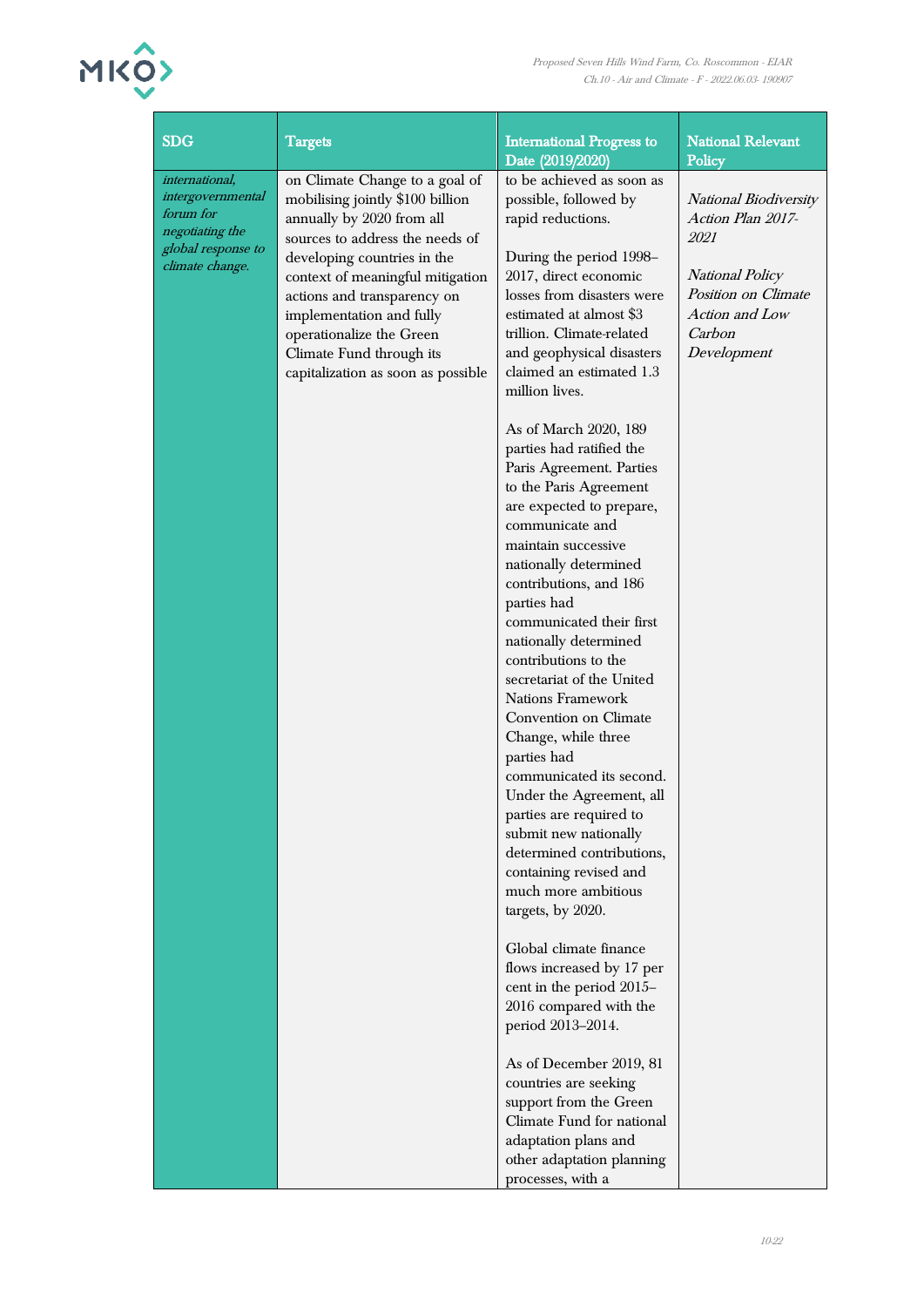

| <b>SDG</b> | Targets | <b>International Progress to</b><br>Date (2019/2020) | National Relevant<br>Policy |  |  |  |
|------------|---------|------------------------------------------------------|-----------------------------|--|--|--|
|            |         | combined value of \$203.8<br>million.                |                             |  |  |  |

#### 10.2.2.1.5 *Programme for Government*

The Programme for Government was published in October 2020 and last updated April 2021. In relation to climate change the programme recognises that the next ten years are a critical period in addressing the climate crisis. It is an ambition of the programme to more than halve carbon emissions over the course of the decade (2020-2030). The programme notes that the government are committed to reducing greenhouse gas emissions by an average 7% per annum over the next decade in a push to achieve a net zero emissions by the year 2050. The programme also recognises the severity of the climate challenge as it clarifies that:

#### "Climate change is the single greatest threat facing humanity"

With regards to energy the programme notes that the government will implement a new National Energy Efficiency Action Plan to reduce energy use, including behavioural and awareness aspects of energy efficiency such as building and data management. Further, the government are also committed to the rapid decarbonisation of the energy sector, along with this it is noted that the necessary steps will be taken to deliver at least 70% of renewable electricity by the year 2030. Some of the measures to achieve this will include the following:

- ≻ Hold the first Renewable Electricity Support Scheme (RESS) auction by the end of 2020, with auctions held each year thereafter, including the first RESS auction for offshore wind in 2021.
- $\blacktriangleright$ Produce a whole-of-government plan setting out how at least 70% renewable electricity generation by 2030 will be delivered and how the necessary skills base, supply chains, legislation, and infrastructure to enable it will be delivered. This new plan will make recommendations for how the deployment of renewable electricity can be sped.
- Finalise and publish the Wind Energy Guidelines, having regard to the public consultation that has taken place.
- $\blacktriangleright$ Continue Eirgrid's programme 'Delivering a Secure, Sustainable Electricity System' (DS3).
- Strengthen the policy framework to incentivise electricity storage and interconnection.
- Support the clustering of regional and sectoral centres of excellence in the development of low-carbon technologies.

# 10.2.3 **Climate and Weather in the Existing Environment**

Ireland has a temperate, oceanic climate, resulting in mild winters and cool summers. The nearest meteorological monitoring station, with data over a 30-year period (1979-2008), is the Mullingar weather station which is located 52km east of the Proposed Development. Meteorological data for this period at this location can be found in [Table 10-9.](#page-23-0) The wettest months are October, December and January, while July is usually the driest month. July is also the warmest month with an average peak temperature of 19.2° Celsius. The mean annual temperature recorded at Mullingar was 12.9° Celsius.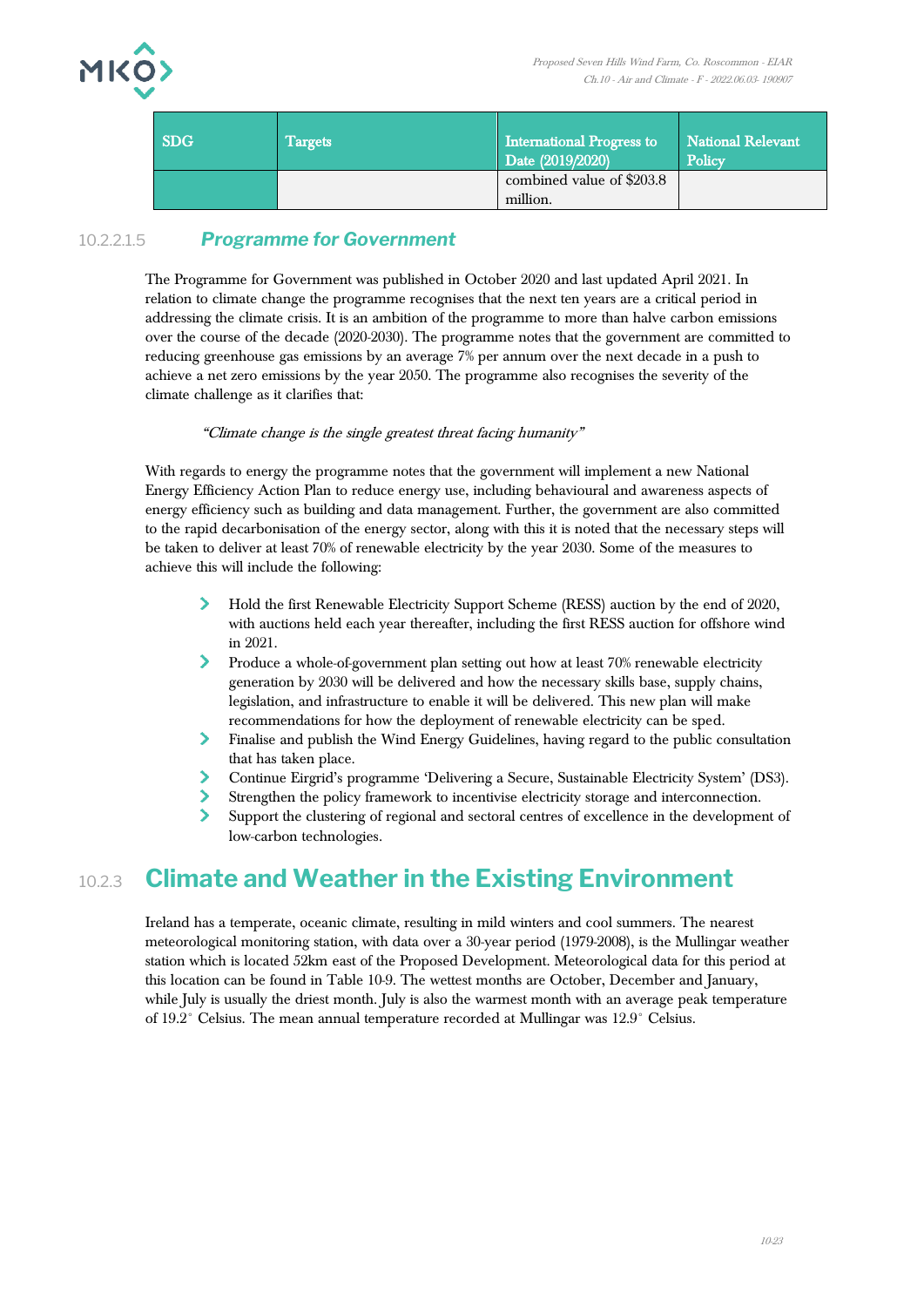<span id="page-23-0"></span>Table 10-9 Data from Met Éireann Weather Station at Mullingar 1979-2008: Monthly and Annual Mean and Extreme Values

| radie 10-9 Daia irom met eireann Weather Station at Multingar 1979-2006; Monumy and Annual Mean and Extreme Vaties | Jan     | Feb        | Mar            | Apr      | May      | Jun       | Jul           | Aug  | Sep      | Oct              | <b>Nov</b> | <b>Dec</b> | Year    |
|--------------------------------------------------------------------------------------------------------------------|---------|------------|----------------|----------|----------|-----------|---------------|------|----------|------------------|------------|------------|---------|
| <b>TEMPERATURE</b> (degrees Celsius)                                                                               |         |            |                |          |          |           |               |      |          |                  |            |            |         |
| mean daily max                                                                                                     | 7.4     | 7.9        | 9.8            | 12.1     | 14.9     | 17.3      | 19.2          | 18.9 | 16.7     | 13.2             | 9.9        | 7.9        | 12.9    |
| mean daily min                                                                                                     | 1.5     | 1.5        | 2.8            | 4.1      | 6.3      | 9.2       | 11.1          | 10.8 | 8.9      | 6.2              | 3.5        | 2.2        | 5.7     |
| mean temperature                                                                                                   | 4.5     | 4.7        | 6.3            | 8.1      | 10.6     | 13.2      | 15.2          | 14.8 | 12.8     | 9.7              | 6.7        | 5.0        | 9.3     |
| absolute max.                                                                                                      | 13.8    | 15.4       | 19.1           | 21.6     | 25.0     | 28.3      | 29.7          | 29.1 | 25.0     | 20.1             | 17.3       | 14.6       | 29.7    |
| min. maximum                                                                                                       | $-3.2$  | $-0.6$     | $1.4\,$        | 4.1      | 0.0      | 10.1      | 10.9          | 11.4 | $10.6\,$ | 6.3              | 2.7        | $-1.7$     | $-3.2$  |
| max. minimum                                                                                                       | 11.6    | 11.5       | $11.5\,$       | $12.5\,$ | 12.7     | 15.3      | 17.4          | 18.0 | 16.8     | 15.4             | 12.5       | 12.4       | 18.0    |
| absolute min.                                                                                                      | $-14.9$ | $-6.6$     | $-8.0$         | $-4.4$   | $-2.6$   | $\rm 0.2$ | $3.8\,$       | 2.1  | 0.0      | $-4.4$           | $-6.9$     | $-12.4$    | $-14.9$ |
| mean num. of days with air frost                                                                                   | 9.9     | 8.9        | $5.5\,$        | 3.1      | $0.4\,$  | 0.0       | 0.0           | 0.0  | 0.0      | 1.5              | 5.4        | 8.2        | 43.0    |
| mean num. of days with ground frost                                                                                | 17.9    | 16.2       | 14.0           | 10.8     | 5.1      | 0.8       | 0.0           | 0.1  | 1.7      | 6.3              | 12.1       | 15.4       | 100.4   |
| mean $5cm$ soil                                                                                                    | 3.3     | $3.3\,$    | 5.0            | 8.1      | 11.8     | 14.8      | 16.3          | 15.5 | 12.8     | 8.9              | 5.7        | 4.1        | 9.1     |
| mean 10cm soil                                                                                                     | 3.7     | 3.7        | 5.1            | 7.6      | 11.0     | 14.1      | 15.8          | 15.2 | 12.8     | 9.3              | 6.2        | 4.5        | 9.1     |
| mean 20cm soil                                                                                                     | $4.3\,$ | 4.4        | $5.8\,$        | 8.1      | 11.4     | 14.3      | 16.1          | 15.8 | 13.7     | 10.3             | 7.2        | 5.2        | 9.7     |
| <b>RELATIVE HUMIDITY (%)</b>                                                                                       |         |            |                |          |          |           |               |      |          |                  |            |            |         |
| mean at 0900UTC                                                                                                    | 90.8    | $89.8\,$   | 87.6           | 81.9     | 78.3     | 79.7      | 82.1          | 84.8 | 87.6     | 89.9             | 91.7       | 91.8       | 86.3    |
| mean at 1500UTC                                                                                                    | 83.4    | 77.8       | $72.8\,$       | 68.1     | 67.1     | 69.1      | 69.9          | 70.6 | 72.1     | $77.0\,$         | 82.2       | 85.9       | 74.7    |
| <b>SUNSHINE</b> (hours)                                                                                            |         |            |                |          |          |           |               |      |          |                  |            |            |         |
| mean daily duration                                                                                                | 1.8     | 2.5        | 3.2            | 4.9      | 5.8      | 5.0       | 4.6           | 4.6  | 3.9      | $3.2\phantom{0}$ | 2.2        | 1.6        | 3.6     |
| greatest daily duration                                                                                            | 8.2     | $\,9.9$    | $10.9\,$       | 13.6     | $15.4\,$ | 15.9      | $15.3\,$      | 14.4 | 12.2     | 10.1             | 8.6        | $7.3\,$    | 15.9    |
| mean num. of days with no sun                                                                                      | 10.3    | $7.2\,$    | 5.3            | 2.9      | $1.9\,$  | $2.2\,$   | $1.8\,$       | 1.9  | 3.3      | 5.7              | 8.4        | 11.0       | 62.0    |
| <b>RAINFALL</b> (mm)                                                                                               |         |            |                |          |          |           |               |      |          |                  |            |            |         |
| mean monthly total                                                                                                 | 91.7    | 72.0       | 78.3           | 62.1     | 68.7     | 70.5      | 61.8          | 80.8 | 73.8     | 102.1            | 82.4       | 97.1       | 941.3   |
| greatest daily total                                                                                               | 30.3    | 24.7       | $29.5\,$       | 27.6     | 26.1     | 52.9      | 26.6          | 58.2 | 42.1     | 48.8             | 43.7       | 38.8       | 58.2    |
| mean num. of days with $\geq 0.2$ mm                                                                               | 19      | 17         | 20             | 15       | 16       | 16        | $16\,$        | 17   | 17       | 19               | 18         | 19         | 209     |
| mean num. of days with $>= 1.0$ mm                                                                                 | 15      | 13         | $15\,$         | 11       | 12       | 11        | 11            | 13   | 12       | 14               | 13         | 14         | 154     |
| mean num. of days with $>= 5.0$ mm                                                                                 | 6       | $\sqrt{5}$ | $\overline{5}$ |          | .5       |           | $\mathcal{S}$ |      |          | 6                |            |            | 60      |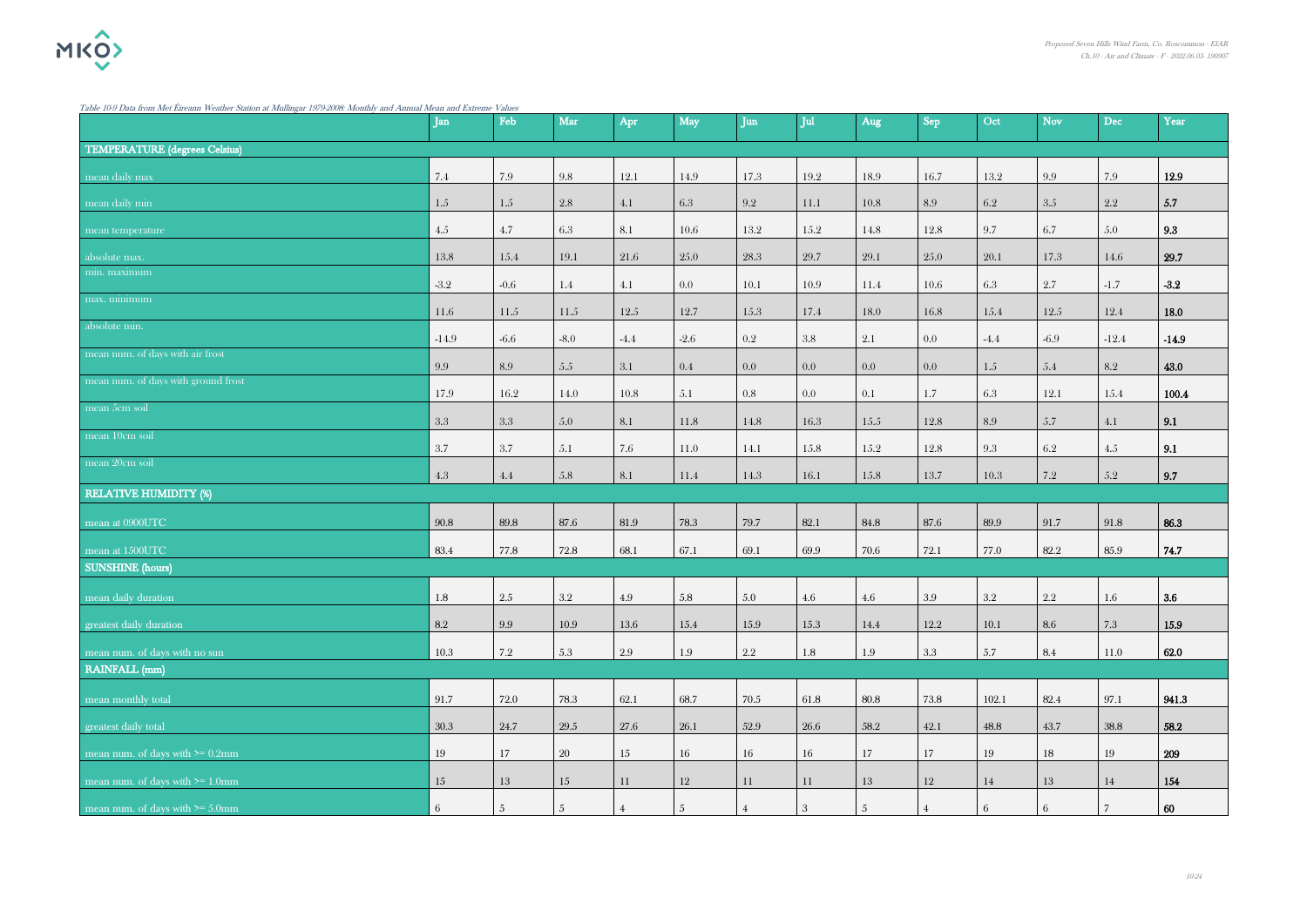

|                                 | $\mathbf{I}$ an | Feb       | Mar     | Apr     | May     | <b>Iun</b> | <b>Jul</b> | Aug | Sep | Oct     | <b>Nov</b> | Dec | Year |
|---------------------------------|-----------------|-----------|---------|---------|---------|------------|------------|-----|-----|---------|------------|-----|------|
| WIND (knots)                    |                 |           |         |         |         |            |            |     |     |         |            |     |      |
| mean monthly speed              | 9.0             | 9.1       | 9.1     | 7.7     | 7.3     | 6.7        | 6.4        | 6.3 | 6.7 | 7.5     | 7.8        | 8.3 | 7.6  |
| max. gust                       | 67              | 71        | 59      | 56      | 58      | 48         | 48         | 50  | 51  | 59      | 62         | 73  | 58.5 |
| max. mean 10-minute speed       | 38              | 36        | 36      | $30\,$  | 34      | 26         | $27\,$     | 28  | 32  | 36      | 32         | 39  | 32.8 |
| mean num. of days with gales    | 0.3             | 0.1       | 0.1     | 0.0     | $0.0\,$ | 0.0        | $0.0\,$    | 0.0 | 0.0 | 0.1     | $0.0\,$    | 0.2 | 0.8  |
| WEATHER (mean no. of days with) |                 |           |         |         |         |            |            |     |     |         |            |     |      |
| snow or sleet                   | 5.0             | 4.4       | 3.5     | $1.6\,$ | 0.2     | 0.0        | 0.0        | 0.0 | 0.0 | 0.0     | 0.4        | 2.7 | 17.8 |
| snow lying at 0900UTC           | 2.7             | 0.9       | 0.8     | 0.1     | $0.0\,$ | $0.0\,$    | $0.0\,$    | 0.0 | 0.0 | $0.0\,$ | 0.1        | 1.0 | 5.7  |
| hail                            | 0.6             | 0.9       | 2.0     | 2.0     | 1.1     | $0.2\,$    | 0.1        | 0.1 | 0.1 | $0.5\,$ | $0.2\,$    | 0.3 | 8.1  |
| thunder                         | 0.1             | $\rm 0.2$ | $0.2\,$ | 0.3     | 0.9     | 0.9        | $1.2\,$    | 0.8 | 0.1 | 0.1     | 0.1        | 0.1 | 4.9  |
| fog                             | 3.4             | 3.0       | 2.4     | 2.0     | $1.8\,$ | $1.3\,$    | $1.9\,$    | 2.9 | 4.0 | 4.1     | 4.1        | 4.3 | 35.1 |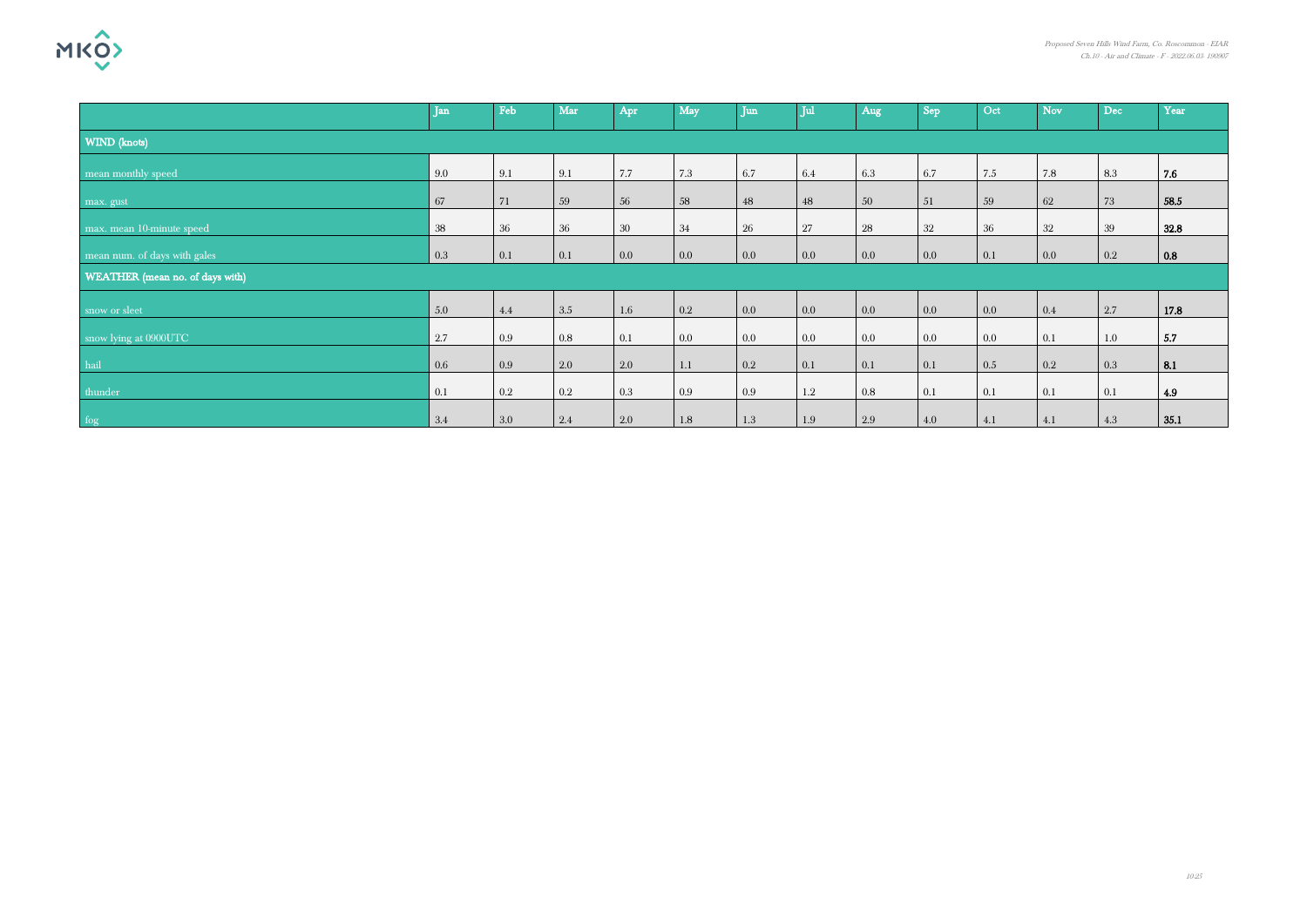

# 10.2.4 **Calculating Carbon Losses and Savings from the Proposed Development**

## 10.2.4.1 **Background**

In addition to the combustion of fossil fuels, greenhouse gases are also released through natural processes such as the decomposition of organic material (which is composed of carbon). Certain types of wind farm sites, such as bogs and peatlands are known to store large amounts of carbon. There is no peat present within the development footprint at the site of the Proposed Development

The site of the Proposed Development is underlain by sandstone till and rock outcrops, with none of the Proposed Development footprint being located on a peatland. For this reason, the carbon balance between the use of a renewable energy and the loss of carbon stored in the peat is not assessed in this section of the EIAR. Carbon dioxide is released in the manufacture and transportation of turbines to the site, and therefore a carbon loss/saving calculation for the Proposed Development has been undertaken.

# 10.2.4.2 **Methodology for Calculating Losses**

A methodology was published in June 2008 by scientists at the University of Aberdeen and the Macauley Institute with support from the Rural and Environment Research and Analysis Directorate of the Scottish Government, Science Policy and Co-ordination Division. The document, 'Calculating carbon savings from wind farms on Scottish peat lands', was developed to calculate the impact of wind energy developments on the soil carbon stocks held in peat. This methodology was refined and updated in 2011 based on feedback from users of the initial methodology and further research in the area. This provides a transparent and easy to follow method for estimating the impacts of wind farms on the carbon dynamics of peatlands. Previously guidance produced by Scottish Natural Heritage in 2003 had been widely employed to determine carbon payback in the absence of any more detailed methods.

Given the absence of peat underlying the site, the Proposed Development will not give rise to any impact on peat habitat. The Macauley Institute methodology states that the total volume of peat impacted by the construction of the wind farm is strongly correlated to the extent of the peatland affected by drainage at the site. Therefore, in calculating the carbon loss/saving of the Proposed Development, all potential carbon losses associated with constructing a wind farm on peatland environments were discounted, but the carbon losses as a result of the manufacture, transportation and erection of the proposed turbines was included in the calculation, including as a result of the removal of vegetation.

Clear-felling of existing forestry surrounding turbine locations is often necessary on wind farm sites to avoid reductions in the wind energy yield of wind farm proposals. However, given the absence of forestry on the Proposed Development site, all potential carbon losses associated with felling forestry within a wind farm were also discounted from the carbon loss calculations.

# 10.2.4.3 **Calculating Carbon Losses and Savings**

#### 10.2.4.3.1 *Carbon Losses*

The Macauley Institute method for calculating carbon losses from wind farm projects was used to assess the impacts of the proposed Wind Farm in terms of potential carbon losses and savings taking into account drainage, habitat improvement and site restoration.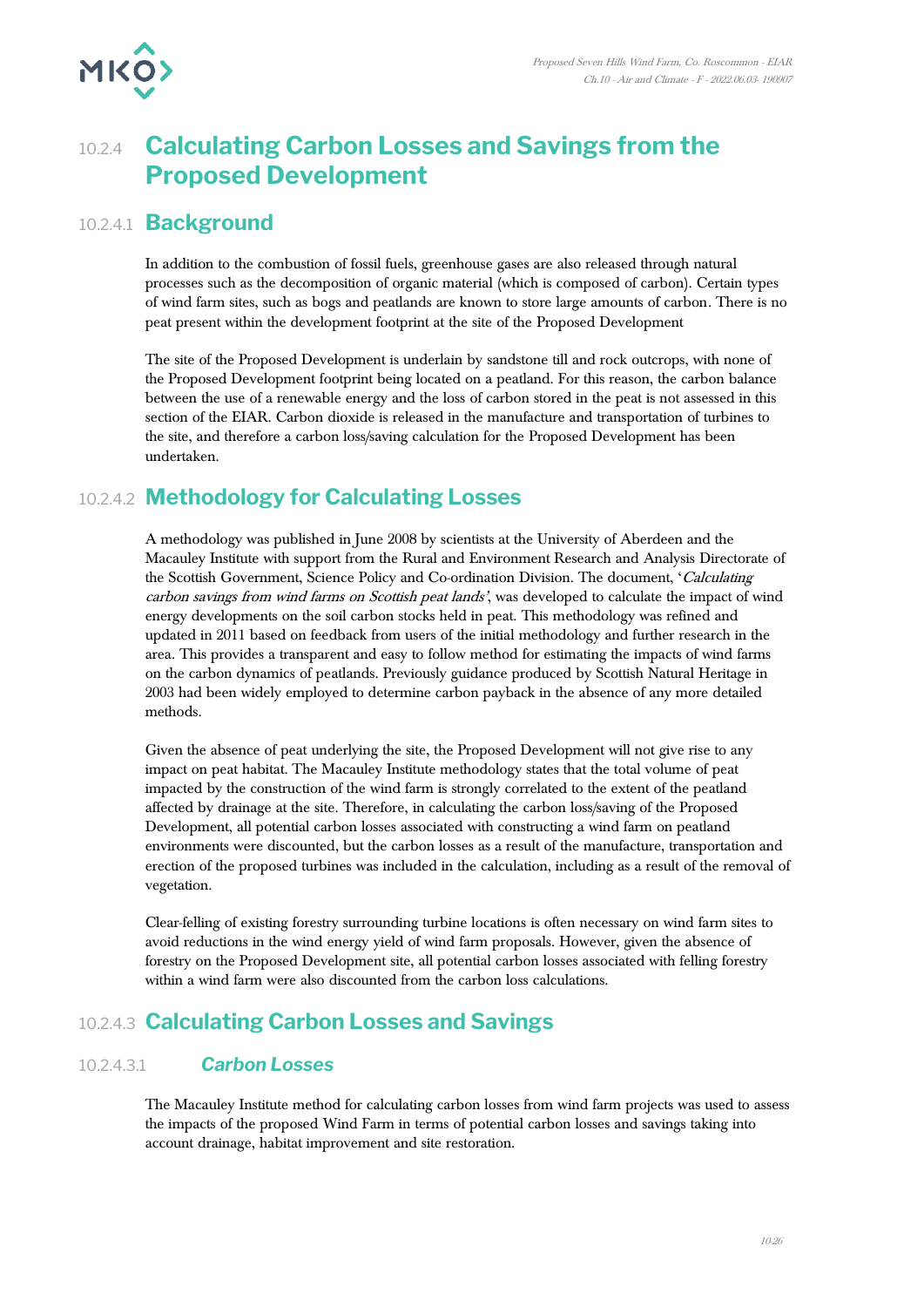

The worksheet made available as part of the 'Calculating carbon savings from wind farms on Scottish peat lands' report, was downloaded and used to input the necessary data. A copy of this worksheet is provided as Appendix 10-1 of this EIAR. Where available and relevant, site-specific information was inserted into the worksheet. Otherwise, default values were used.

The worksheet was pre-loaded with information specific to the  $CO<sub>2</sub>$  emissions from the United Kingdom's electricity generation plant, which is used to calculate emissions savings from proposed wind farm projects in the UK. Similar data to that used in the worksheet to calculate the  $CO<sub>2</sub>$  emissions from the UK electricity generation plant, was not allowable for input for the Irish electricity generation plant, and so the CO<sub>2</sub> emissions savings from the Proposed Development have been calculated separately from the worksheet as set out in Section 10.2.3.3.2 below.

The main CO<sup>2</sup> losses due to the Proposed Development are summarised in Table 10-10.

| <b>Origin of Losses</b>                                                            | $CO2$ Losses (tonnes $CO2$ equivalent) |                |  |  |  |  |  |
|------------------------------------------------------------------------------------|----------------------------------------|----------------|--|--|--|--|--|
|                                                                                    | <b>Expected</b>                        | <b>Maximum</b> |  |  |  |  |  |
| Losses due to turbine life (e.g.<br>manufacture, construction,<br>decommissioning) | 105,299                                | 105,299        |  |  |  |  |  |
| Losses due to backup                                                               | 70,956                                 | 70,956         |  |  |  |  |  |
| Losses due to reduced carbon fixing<br>potential                                   | 2,840                                  | 4,942          |  |  |  |  |  |
| Total                                                                              | 179,095                                | 181,197        |  |  |  |  |  |

Table 10-10 CO<sup>2</sup> Losses from the Proposed Development

The worksheet model calculates that the Proposed Development will give rise to 179,095 tonnes of  $CO<sub>2</sub>$ equivalent losses over its 30-year life. Of this total figure, the proposed wind turbines directly account for 105,299 tonnes, or 58.8%. Losses due to backup account for 70,956 tonnes, or 39.6%. Losses from soil reduced carbon fixing potential accounts for the remaining 1.6% or 2,840 tonnes. It should be noted that there is no peat or forestry located on the Proposed Development site and therefore the figures provided above are highly precautionary and represent a worst-case scenario.

The figure of  $2,840$  tonnes of  $CO<sub>2</sub>$  arising from ground activities associated with the Proposed Development is calculated based on the entire development footprint being "Acid Bog", as this is one of only two choices the model allows (the other being Fen). The habitat that will be impacted by the Proposed Development footprint is predominantly comprised of improved agricultural grassland with no peat on site, rather than the acid bog assumed by the model that gives rise to the  $2,840$  tonnes  $CO<sub>2</sub>$ figure. Therefore, the actual  $CO<sub>2</sub>$  losses are expected to be lower than this value.

The figures discussed above are based on the assumption that the hydrology of the site and habitats within the site are restored on decommissioning of the Proposed Development after its expected 30-year useful life. As a worst-case scenario, the model was also used to calculate the  $CO<sub>2</sub>$  losses from the Proposed Development if the hydrology and habitats of the site were not to be restored, as may be the case if the turbines were replaced with newer models, rather than decommissioned entirely and taking account of the future peat extraction activities. This worst-case scenario would increase the expected carbon losses by an additional 2,102 tonnes, or 1% to 181,197 tonnes. Any failure to restore the site habitats or hydrology for the reasons outlined above would be further offset by the carbon-neutral renewable energy that the new turbines would generate.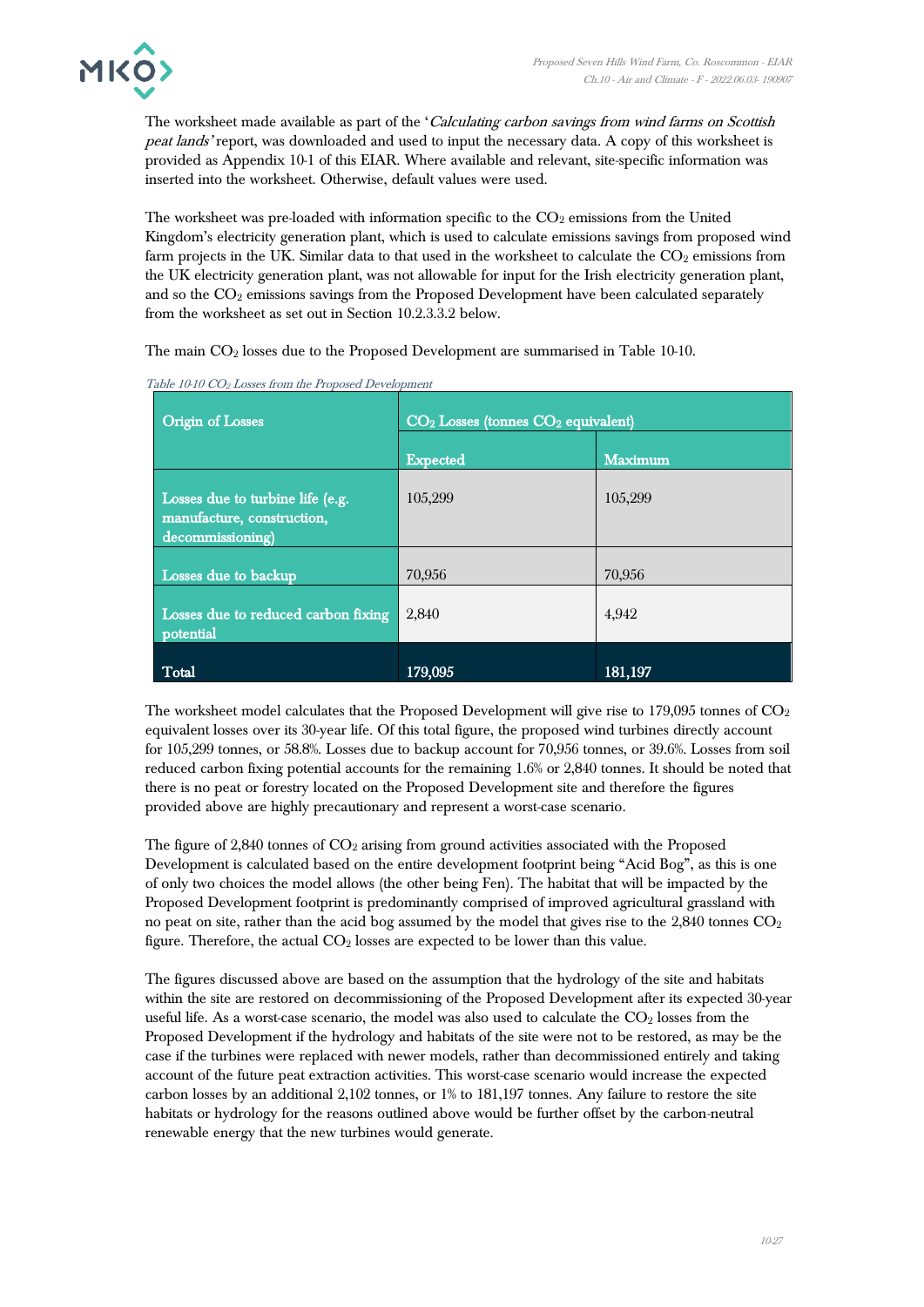

### 10.2.4.3.2 *Carbon Savings*

According to the model described above, the Proposed Development will give rise to total losses of 179,095 tonnes of carbon dioxide.

A simple formula can be used to calculate carbon dioxide emissions reductions resulting from the generation of electricity from wind power rather than from carbon-based fuels such as peat, coal, gas and oil. The formula is:

$$
CO2 (in tonnes) = (A x B x C x D)1000
$$

where:  $A =$  ....... The rated capacity of the wind energy development in MW

- B = …… The capacity or load factor, which takes into account the intermittent nature of the wind, the availability of wind turbines and array losses etc.
- $C =$  ...... The number of hours in a year
- $D =$ ...... Carbon load in grams per kWh (kilowatt hour) of electricity generated and distributed via the national grid.

For the purposes of this calculation, the rated capacity of the Proposed Development is assumed to be 120 MW (based on 20 No. 6.0 MW turbines).

A load factor of 0.35 (or 35%) has been used for the Proposed Development.

The number of hours in a year is 8,760.

The most recent data for the carbon load of electricity generated in Ireland is for 2017, and was published in Sustainable Energy Authority Ireland's (SEAI) December 2018 report, 'Energy in Ireland 2018'. The emission factor for electricity in Ireland in 2017 was 436.6 g  $CO_2/kWh$ .

The calculation for carbon savings is therefore as follows:

$$
CO_2
$$
 (in tonnes) =  $\underline{(120 \times 0.35 \times 8,760 \times 436.6)}$   
1000

 $= 160,634$  tonnes per annum

Based on this calculation, 160,634 tonnes of carbon dioxide will be displaced per annum from the largely carbon-based traditional energy mix by the Proposed Development. Over the proposed thirtyyear lifetime of the development, therefore, 4,819,016 tonnes of carbon dioxide will be displaced from traditional carbon-based electricity generation.

Based on the Macauley Institute model as presented above in Section 10.2.4.3.2, 179,095 tonnes of  $CO<sub>2</sub>$ will be lost to the atmosphere due to changes in the soil and ground conditions and due to the construction and operation of the Proposed Development. This represents 3.7% of the total amount of carbon dioxide emissions that will be offset by the Proposed Development. The  $179,095$  tonnes of  $CO<sub>2</sub>$ that will be lost to the atmosphere due to changes in soil and ground conditions and due to the construction and operation of the Proposed Development will be offset by the Proposed Development in approximately 14 months of operation.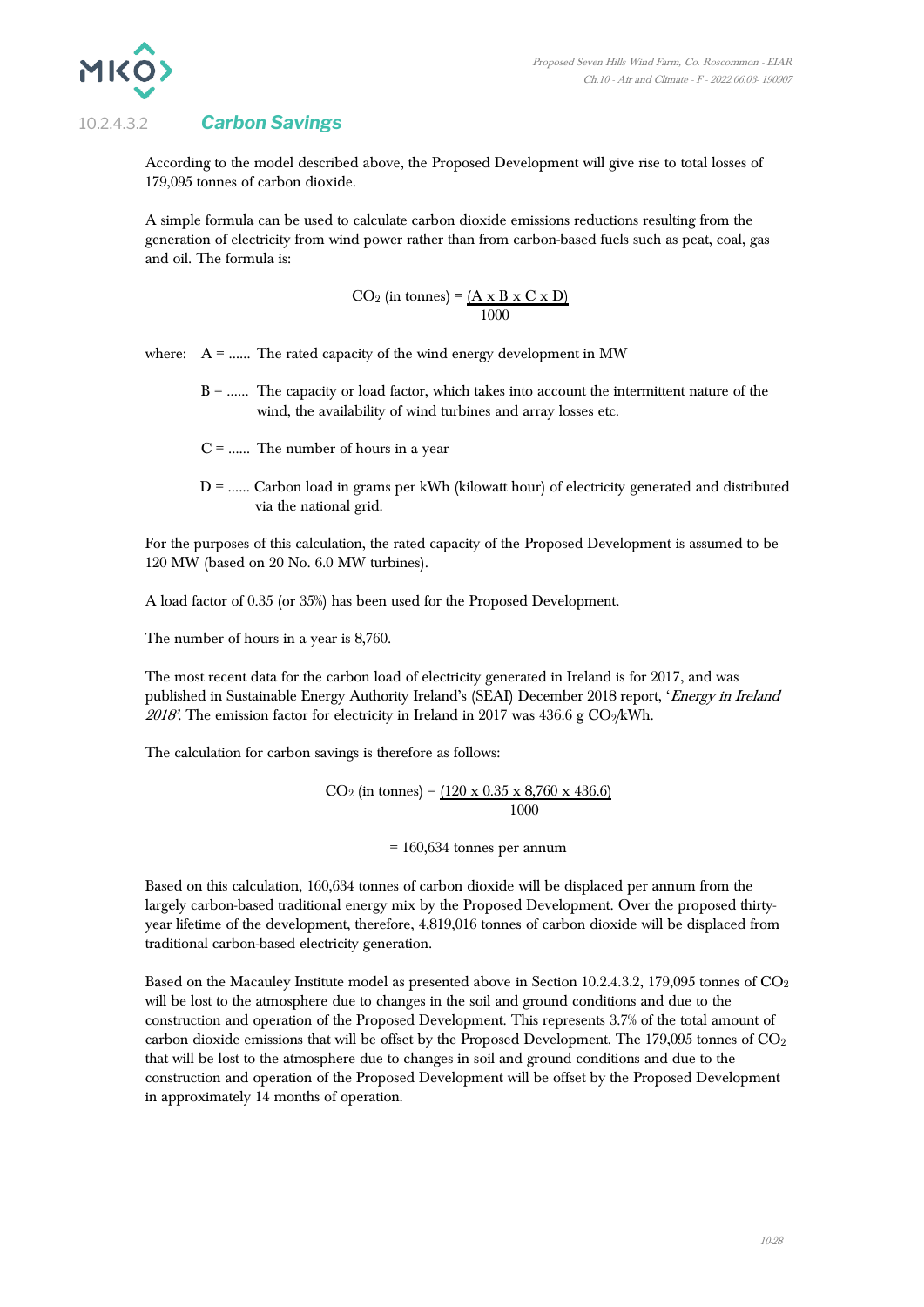

# 10.2.5 **Likely Significant Effects and Associated Mitigation Measures**

# 10.2.5.1 **'Do-Nothing' Effect**

If the Proposed Development were not to proceed, no changes would be made to the current land-use practice of small-scale agriculture.

If the Proposed Development were not to proceed, greenhouse gas emissions, e.g., carbon dioxide (CO2), carbon monoxide and nitrogen oxides associated with construction vehicles and plant would not arise. However, the opportunity to further significantly reduce emissions of greenhouse gas emissions, including carbon dioxide  $(CO<sub>2</sub>)$ , oxides of nitrogen  $(NO<sub>2</sub>)$ , and sulphur dioxide  $(SO<sub>2</sub>)$ , to the atmosphere would be lost. The opportunity to contribute to Ireland's commitments under the Kyoto Protocol and EU law would also be lost. This would be a long-term slight negative impact.

## 10.2.5.2 **Construction Phase**

#### 10.2.5.2.1 *Greenhouse Gas Emissions*

#### Turbines and Other Infrastructure

The construction of turbine bases and hardstands, anemometry mast bases, site roads and all associated infrastructure will require the operation of construction vehicles and plant on site. Greenhouse gas emissions, e.g., carbon dioxide (CO2), carbon monoxide and nitrogen oxides associated with vehicles and plant will arise as a result of the construction and demolition activities. This potential impact will be slight, given the insignificant quantity of greenhouse gases that will be emitted, and will be restricted to the duration of the construction phase. Therefore, this is a short-term slight negative impact. Mitigation measures to reduce this impact are presented below.

#### Grid Connection

The construction of 1 No. 110 kV substation and excavation of associated cable trenches will require the use of construction machinery giving rise to greenhouse emissions. This is a short-term slight negative impact, which will be reduced through use of the best practice mitigation measures as presented below.

#### Transport to Site

The transport of turbines and construction materials to the site, which will occur on specified routes only (see Section 4.4 in Chapter 4 of this EIAR), will also give rise to greenhouse gas emissions associated with the transport vehicles. This constitutes a slight negative impact in terms of air quality. Mitigation measures in relation to greenhouse gas emissions are presented below.

#### Mitigation

- All construction vehicles and plant will be maintained in good operational order while onsite, thereby minimising any emissions that arise.
- Turbine components and construction materials will be transported to the site on specified routes only unless otherwise agreed with the Planning Authority.
- The majority of aggregate materials for the construction of the Proposed Development will be obtained from the quarries which are local to the Proposed Development site. This will significantly reduce the distance that delivery vehicles will have to travel in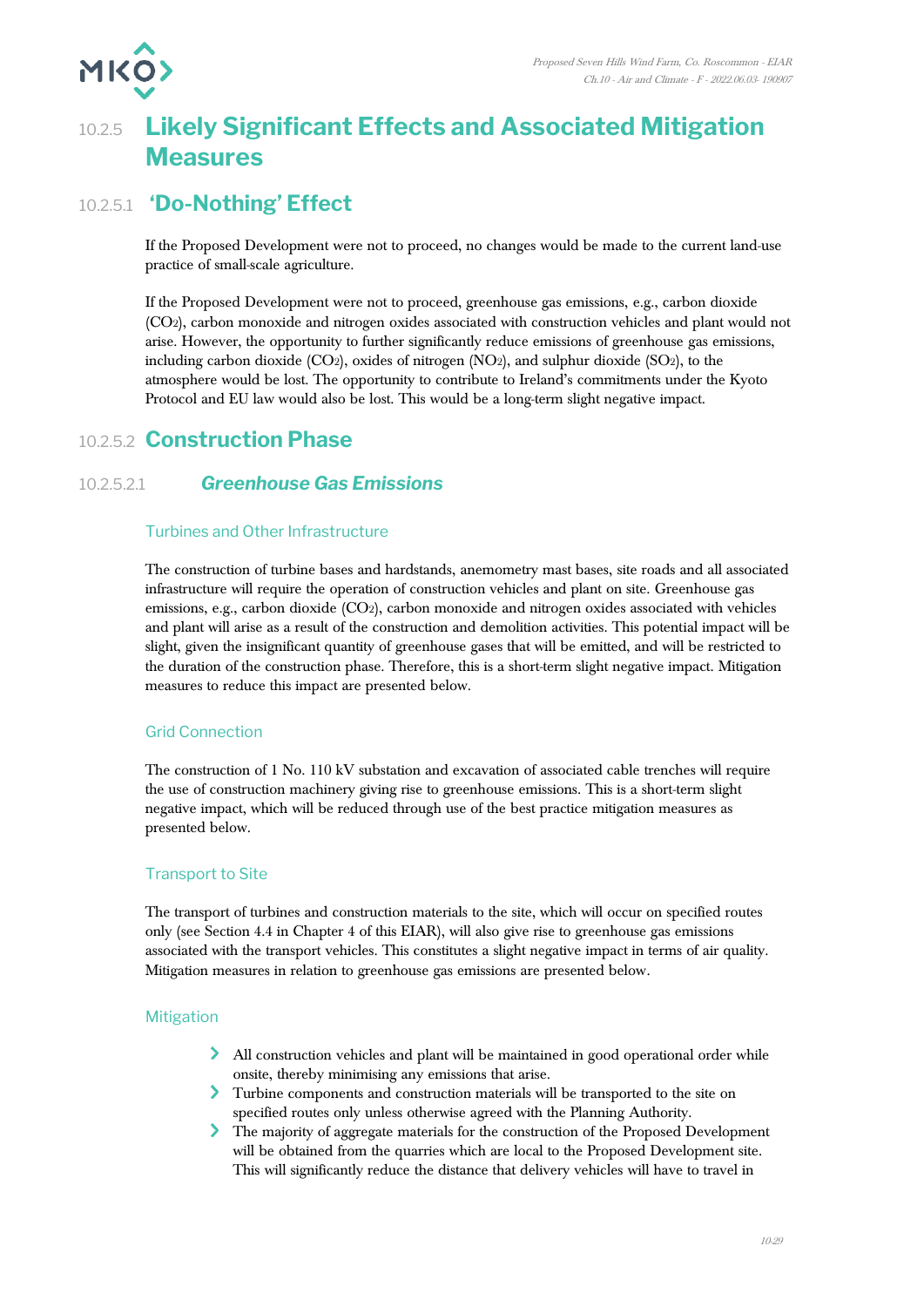

accessing the site, thereby reducing the amount of emissions associated with vehicle movements.

#### Residual Impact

Short-term Imperceptible Negative Impact on climate as a result of greenhouse gas emissions.

#### Significance of Effects

Based on the assessment above there will be no significant direct or indirect effects.

## 10.2.5.3 **Operational Phase**

#### 10.2.5.3.1 *Greenhouse Gas Emissions*

The Proposed Development will generate energy from a renewable source. This energy generated will offset energy and the associated emission of greenhouse gases from electricity-generating stations dependent on fossil fuels, thereby having a positive effect on climate. The Proposed Development will displace carbon dioxide from fossil fuel-based electricity generation, over the proposed 30-year lifespan of the proposed Wind Farm. The Proposed Development will assist in reducing carbon dioxide (CO2) emissions that would otherwise arise if the same energy that the proposed Wind Farm will generate were otherwise to be generated by conventional fossil fuel plants. This is a long-term significant positive effect.

#### Residual Impact

Long-term Moderate Positive Impact on Climate as a result of reduced greenhouse gas emissions.

#### Significance of Effects

Based on the assessment above there will be long-term moderate, positive effects.

## 10.2.5.4 **Decommissioning Phase**

Any impact and consequential effect that occurs during the decommissioning phase are similar to that which occur during the construction phase, be it of less impact. The mitigation measures prescribed for the construction phase of the Proposed Development will be implemented during the decommissioning phase thereby minimising any potential impacts.

# 10.3 **Cumulative and In Combination Assessment**

The Proposed Development (Wind Farm and Grid Connection as detailed in Chapter 4) will likely include overlap during the constriction period. Impacts on air quality and climate during the construction period are minor in nature as detailed above in Sections 10.1.5.2 and 10.2.5.2, and therefore do not give rise to significant cumulative effects.

Potential in combination effects on air quality and climate between the Proposed Development and other projects in the surrounding area (as detailed in Section 2.6 of the EIAR) were also considered as part of this assessment. Those projects considered as part of the cumulative assessment in regard to air and climate are detailed below.

The nature of the Proposed Development is such that, once operational, it will have a long-term, moderate, positive impact on the air quality and climate.